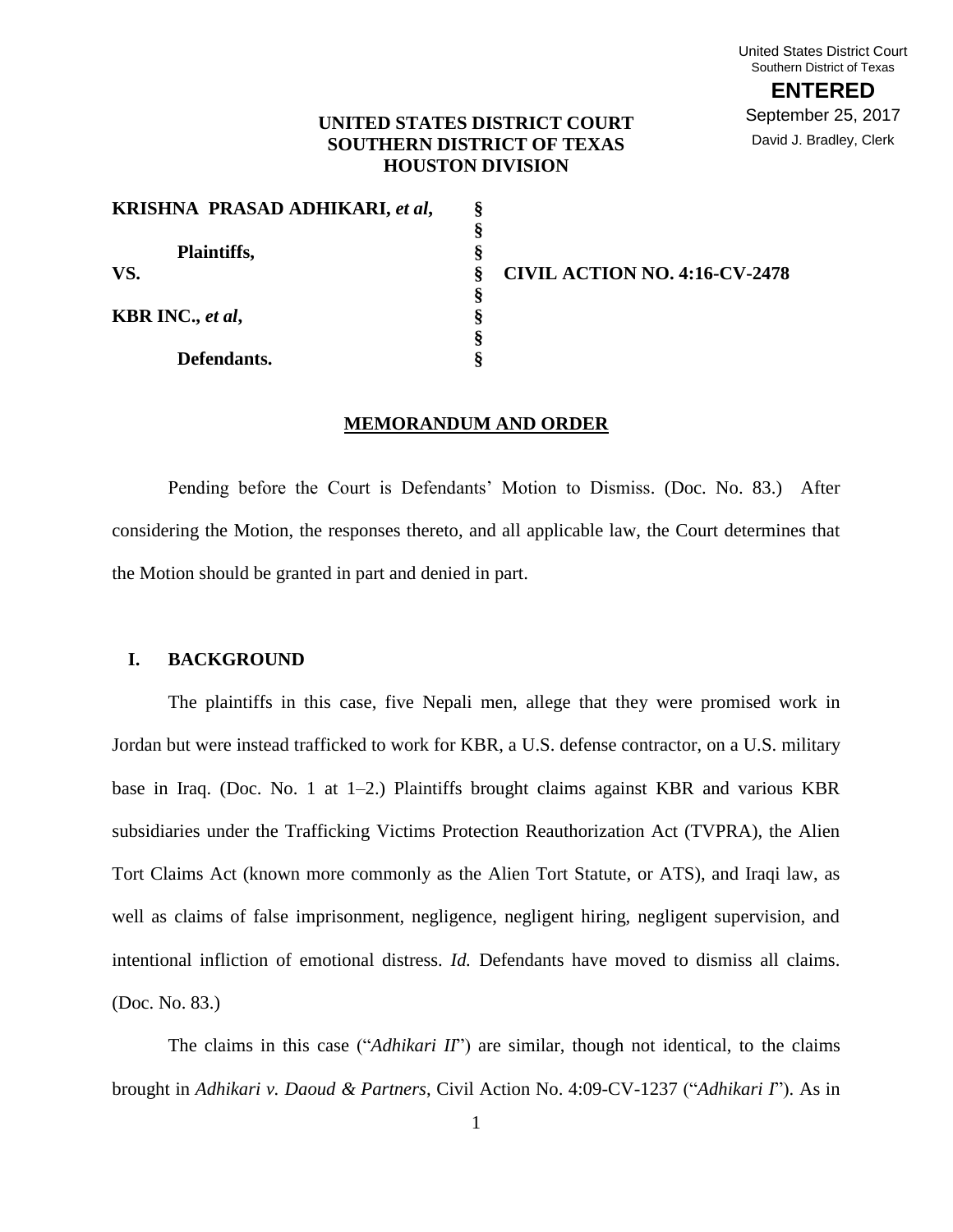the instant case, the *Adhikari I* complaint alleged that different Nepali men had also been trafficked to work on a U.S. military base in Iraq after being promised work in Jordan. (Doc. No. 83 at 1.) In *Adhikari I*, summary judgment was granted to Defendants on all claims. *Adkhikari v. Kellogg, Brown & Root, Inc.*, 845 F.3d 184, 191 (5th Cir. 2017). The Fifth Circuit affirmed. *Id*.

### **II. LEGAL STANDARD**

A court may dismiss a complaint for a "failure to state a claim upon which relief can be granted." Fed. R. Civ. P. 12(b)(6). "To survive a Rule 12(b)(6) motion to dismiss, a complaint 'does not need detailed factual allegations' but must provide the plaintiff's grounds for entitlement to relief—including factual allegations that when assumed to be true 'raise a right to relief above the speculative level.'" *Cuvillier v. Taylor*, 503 F.3d 397, 401 (5th Cir. 2007) (quoting *Bell Atl. Corp. v. Twombly*, 550 U.S. 544, 555 (2007)). That is, a complaint must contain sufficient factual matter that, if accepted as true, the complaint would "state a claim to relief that is plausible on its face." *Ashcroft v. Iqbal*, 556 U.S. 662, 678 (2009) (quoting *Twombly*, 550 U.S. at 570). A claim has facial plausibility "when the plaintiff pleads factual content that allows the court to draw the reasonable inference that the defendant is liable for the misconduct alleged." *Id*. (citing *Twombly*, 550 U.S at 556). The plausibility standard "is not akin to a 'probability requirement,'" though it does require more than a "sheer possibility" that a defendant has acted unlawfully. *Id*.

Ultimately, the question for the court to decide is whether the complaint states a valid claim when viewed in the light most favorable to the plaintiff. The court must accept wellpleaded facts as true, but legal conclusions are not entitled to the same assumption of truth. *Iqbal*, 556 U.S. at 678 (citation omitted). The court should not "strain to find inferences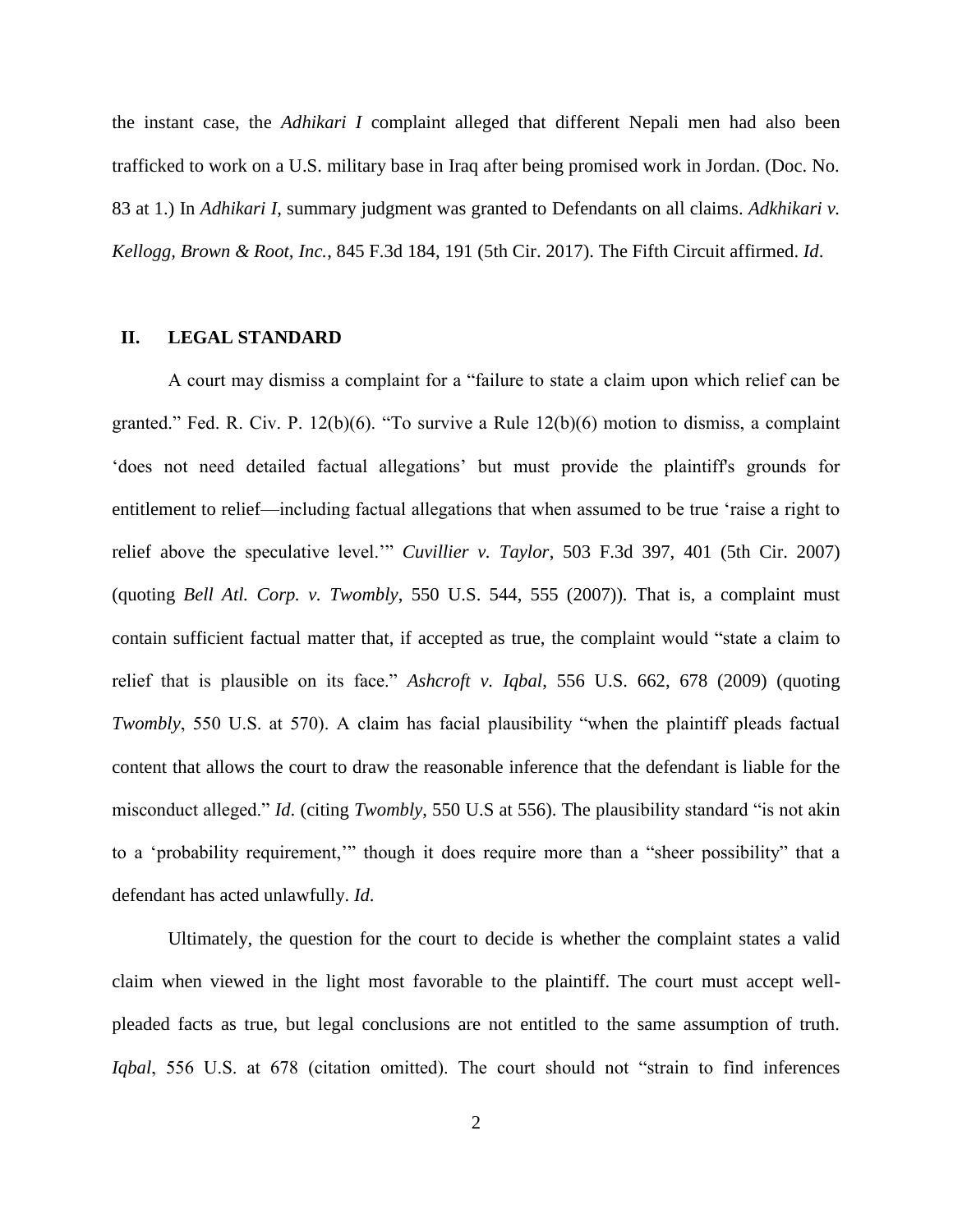favorable to the plaintiffs" or "accept 'conclusory allegations, unwarranted deductions, or legal conclusions.'" *R2 Investments LDC v. Phillips*, 401 F.3d 638, 642 (5th Cir. 2005) (quoting *Southland Sec. Corp. v. Inspire Ins. Solutions, Inc*., 365 F.3d 353, 361 (5th Cir. 2004)). The court should not evaluate the merits of the allegations, but must satisfy itself only that plaintiff has adequately pled a legally cognizable claim. *United States ex rel. Riley v. St. Luke's Episcopal Hosp*., 355 F.3d 370, 376 (5th Cir. 2004).

## **III. ANALYSIS**

# **A. Trafficking Victims Protection Reauthorization Act**

Defendants argue that Plaintiffs cannot state a claim under the TVPRA because: (1) the alleged trafficking took place prior to 2008; (2) the TVPRA did not apply extraterritorially before 2008; and (3) the 2008 amendment to the TVPRA is not retroactive. (Doc. No. 83 at 4–7.) This argument reiterates the conclusions that the Fifth Circuit reached on the TVPRA claims in *Adhikari I*. 845 F.3d at 200–06. In response, Plaintiffs argue that extraterritoriality is beside the point. (Doc. No. 87 at 24.) According to Plaintiffs' allegations, "KBR violated the TVPRA *inside of the United States* through its actions to aid and abet the trafficking of Plaintiffs." (*Id.*) (emphasis in original). Plaintiffs point to allegations in the Complaint that U.S.-based KBR personnel: analyzed staffing patterns in Iraq to detect labor shortfalls; exercised control over Daoud & Partners' recruitment and supply of workers;<sup>2</sup> supervised medical clearances for workers;<sup>3</sup> determined the workers' pay rates;<sup>4</sup> set policy for the workers' equipment use;<sup>5</sup>

 $1^{1}$  Doc. No. 1 ¶ 147.

 $^{2}$  Doc. No. 1  $\P$  141–46, 155–57, 159, 172–73.

 $3$  Doc. No. 1 ¶ 161.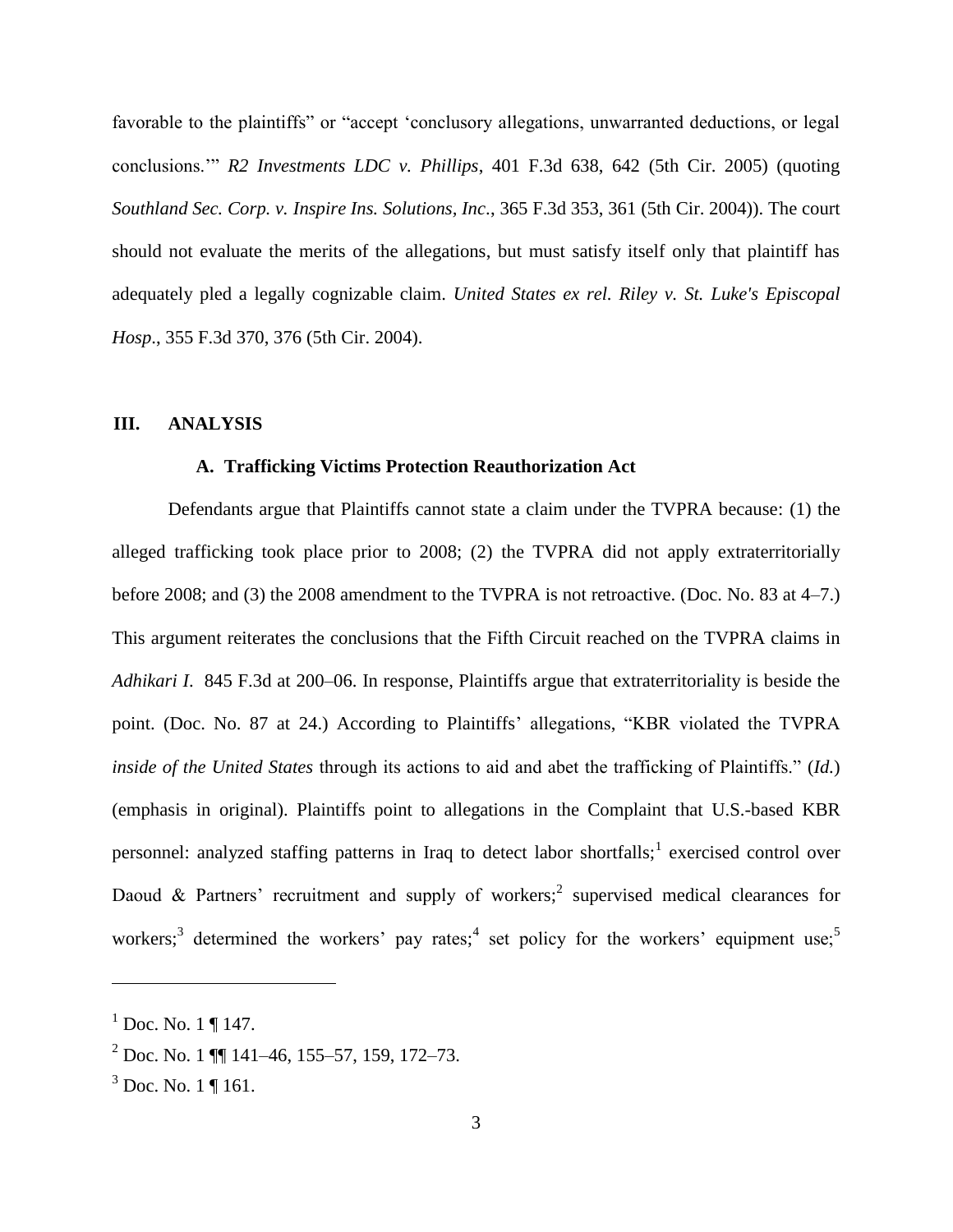transmitted payments comprising all of Daoud's revenue;<sup>6</sup> intervened to ensure that Daoud maintained liability insurance to comply with U.S. law;<sup>7</sup> conducted legal reviews of Daoud's subcontracts;<sup>8</sup> assigned staff and designated a hotline, email, and postal address to process trafficking complaints;<sup>9</sup> received reports from media, the U.S. military, and other sources about trafficking;<sup>10</sup> brought reports about trafficking to the attention of KBR's U.S.-based Board of Directors;<sup>11</sup> developed responses to trafficking allegations;<sup>12</sup> and provided direction once the U.S. military imposed requirements on labor brokers.<sup>13</sup> Plaintiffs further allege that U.S.-based KBR personnel failed to take steps to eliminate trafficking and that they profited from the alleged scheme. (*Id.* at 12.) As such, Plaintiffs argue that KBR's domestic activity is sufficient to create liability under the TVPRA.

Statutes are presumed not to have extraterritorial application absent congressional intent to the contrary. *Morrison v. Nat'l Austl. Bank Ltd.*, 561 U.S. 247, 255 (2010). In applying the presumption against extraterritoriality to a particular statute, courts use a two-step inquiry. *RJR Nabisco, Inc. v. European Cmty.*, 136 S. Ct. 2090, 2101 (2016). First, the court must determine

 $\overline{a}$ 

- $6$  Doc. No. 1 ¶ 31.
- $<sup>7</sup>$  Doc. No. 1 ¶ 150.</sup>
- <sup>8</sup> Doc. No. 1 ¶ 157.
- $^{9}$  Doc. No. 1 ¶ 186.
- $10$  Doc. No. 1 ¶ 99.
- $11$  Doc. No. 1 ¶ 186.

<sup>12</sup> Doc. No. 1  $\P$  102–-03 (alleging a KBR employee in the U.S. said, "the press continues to dig up these stories and Houston insists on answering each one"), 186–90.<sup>13</sup> Doc. No. 1 ¶ 185.

 $13$  Doc. No. 1 | 185.

 $^{4}$  Doc. No. 1 ¶ 167.

 $5$  Doc. No. 1 ¶ 171.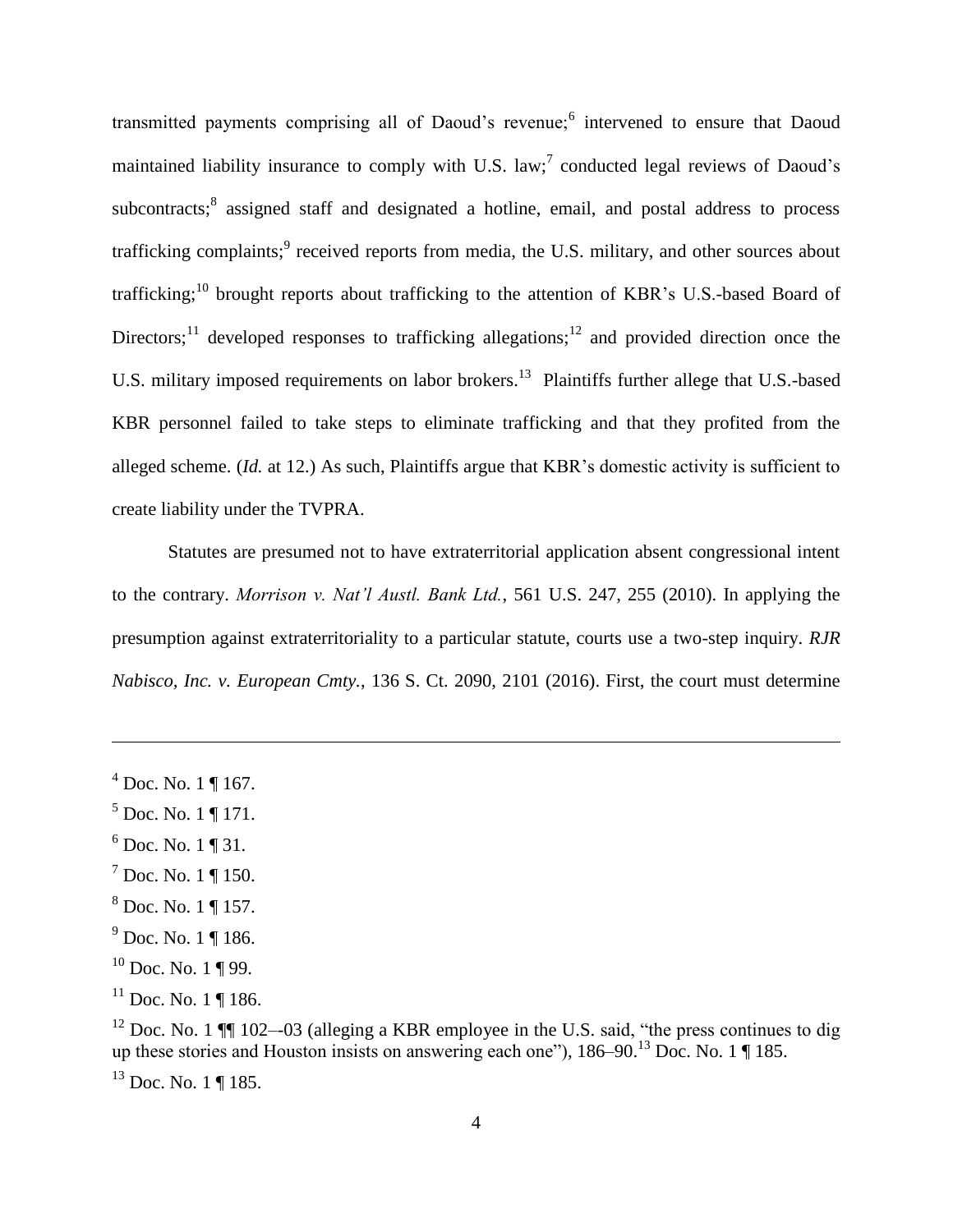whether the statute gives a clear, affirmative indication that it applies extraterritorially. *Id*. In *Adhikari I*, the Fifth Circuit ruled that the TVPRA did not give such an indication prior to the 2008 amendment. 845 F.3d at 191. Second, the court must determine whether the case involves a domestic or extraterritorial application of the statute. *RJR Nabisco*, 136 S. Ct. at 2101. In cases involving both conduct in the United States and conduct abroad, the court looks to the "'focus' of Congressional concern" in enacting the statute. *Morrison v. Nat'l Austl. Bank Ltd.*, 561 U.S. 247, 266–70 (2010) ("For it is a rare case of prohibited extraterritorial application that lacks *all* contact with the territory of the United States" (emphasis in original)). "If the conduct relevant to the statute's focus occurred in the United States, then the case involves a permissible domestic application even if other conduct occurred abroad." *RJR Nabisco*, 136 S. Ct. at 2101. On the other hand, if the conduct relevant to the statute's focus occurred in a foreign country, then the case involves an extraterritorial application.  $Id$ <sup>14</sup> As the Supreme Court made clear in *RJR Nabisco*, this analysis must be done separately for each statutory provision at issue. *Id.* at 2106–10.

Few courts have examined the TVPRA's focus for the purposes of the extraterritoriality analysis. Contrary to Defendants' argument (Doc. No. 91 at 5–6), the Fifth Circuit did not do so in *Adhikari I*. Two district courts have said that the focus of the TVPRA is "where the forced

<sup>&</sup>lt;sup>14</sup> For example, in *Morrison*, the Supreme Court considered whether § 10(b) of the Securities Exchange Act of 1934 was being applied domestically or extraterritorially. 561 U.S. 247 (2010). The alleged misrepresentations that formed the basis of the claim were made in the United States and were about an American company, but the securities that were affected were only traded on a foreign stock exchange. *Id.* at 251–53. The Supreme Court found that the focus of § 10(b) was "transactions in securities listed on domestic exchanges, and domestic transactions in other securities." *Id.* at 267. The Court therefore focused on where the securities were traded rather than where the misrepresentation occurred. *Id*. Because the securities were only traded on a foreign exchange, imposing liability would require an extraterritorial application of the statute.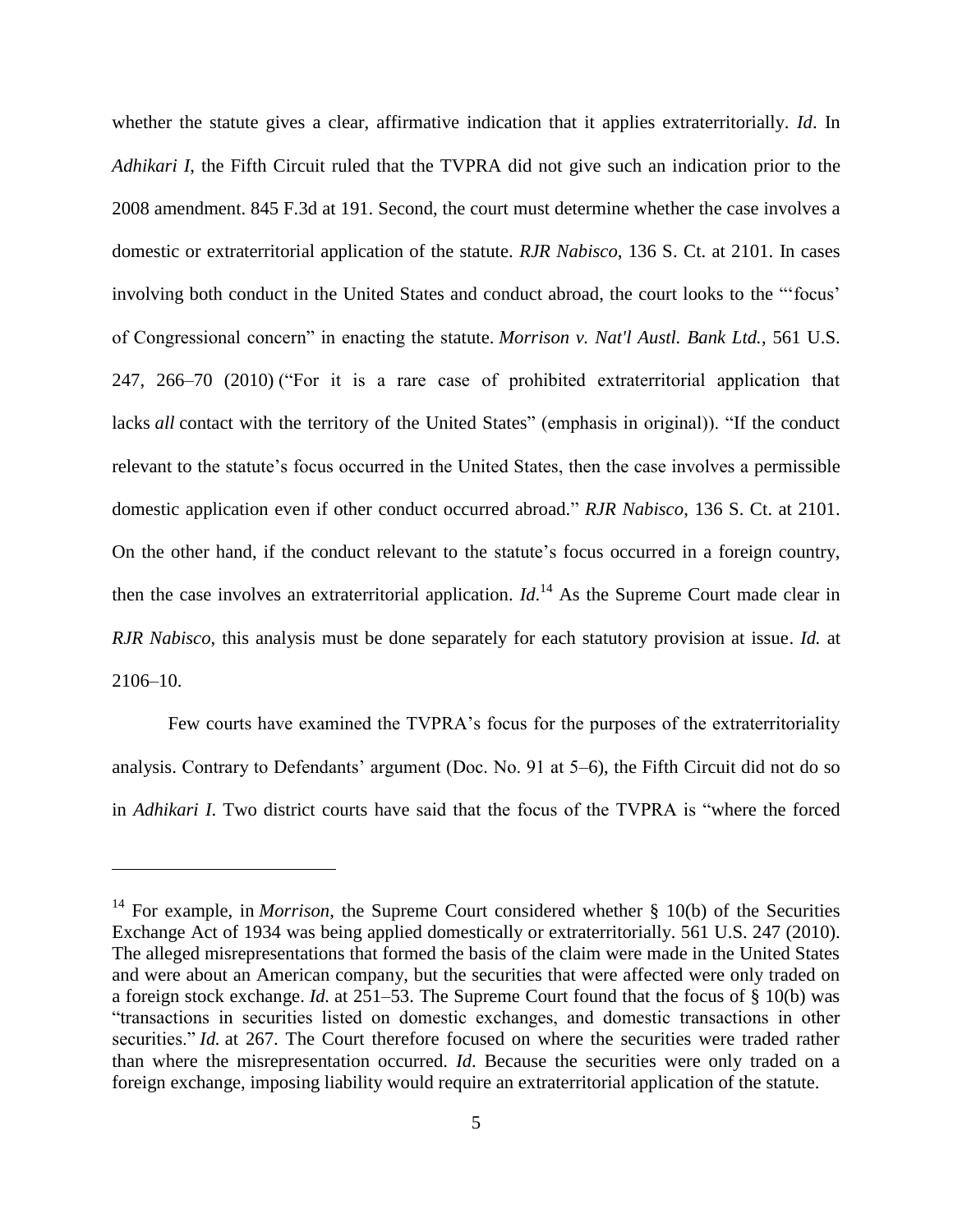labor occurred and to where … victims were trafficked." *Samuel v. Signal Int'l L.L.C.*, 2015 WL 12765986, at \*3 (E.D. Tex. Jan. 26, 2015) (quoting *Tanedo v. E. Baton Rouge Parish Sch. Bd.*, 2012 WL 5378742, at \*6 (C.D. Cal. Aug. 27, 2012)). These cases examined trafficking schemes that brought workers into the U.S. after employing some deception or coercion in the workers' countries of origin. *Samuel*, 2015 WL 12765986, at \*1 (describing false promises made and debts incurred prior to arrival in the U.S.); *Tanedo*, 2012 WL 5378742, at \*1–2 (describing advertisements, misleading job offers, and financial coercion experienced prior to U.S. arrival). Tasked with deciding whether trafficking that began elsewhere and ended in the U.S. entailed a domestic or extraterritorial application of the TVPRA, those courts sensibly selected the former. Interpreting the law otherwise would leave it with little force or effect.

The allegations in the present case are different. Plaintiffs' allegations detail a transnational human trafficking scheme that moved workers through various foreign countries but never brought them to the U.S. Viewed in the most favorable light, as they must be, Plaintiffs' allegations also indicate that actors in the U.S. instigated, directed, funded, protected, and perpetuated the exploitation of those workers. These domestic actors' activities entailed close collaboration with partners on the ground that interacted directly with the trafficking victims. The direct trafficking activities clearly are within the focus of the TVPRA. The present question is whether the activities of the domestic participant in the scheme, without which the trafficking would not have occurred, are also within the focus of Congressional concern.

The Trafficking Victims Protection Act of 2000 has been amended several times since its enactment. Plaintiffs allege violations of the law occurring after the United States' invasion of Iraq in 2003 and ending in 2007. (Doc. No. 1 at 3–9.) The version of the law in effect for that period has three relevant provisions: Section 1589, prohibiting forced labor; Section 1590,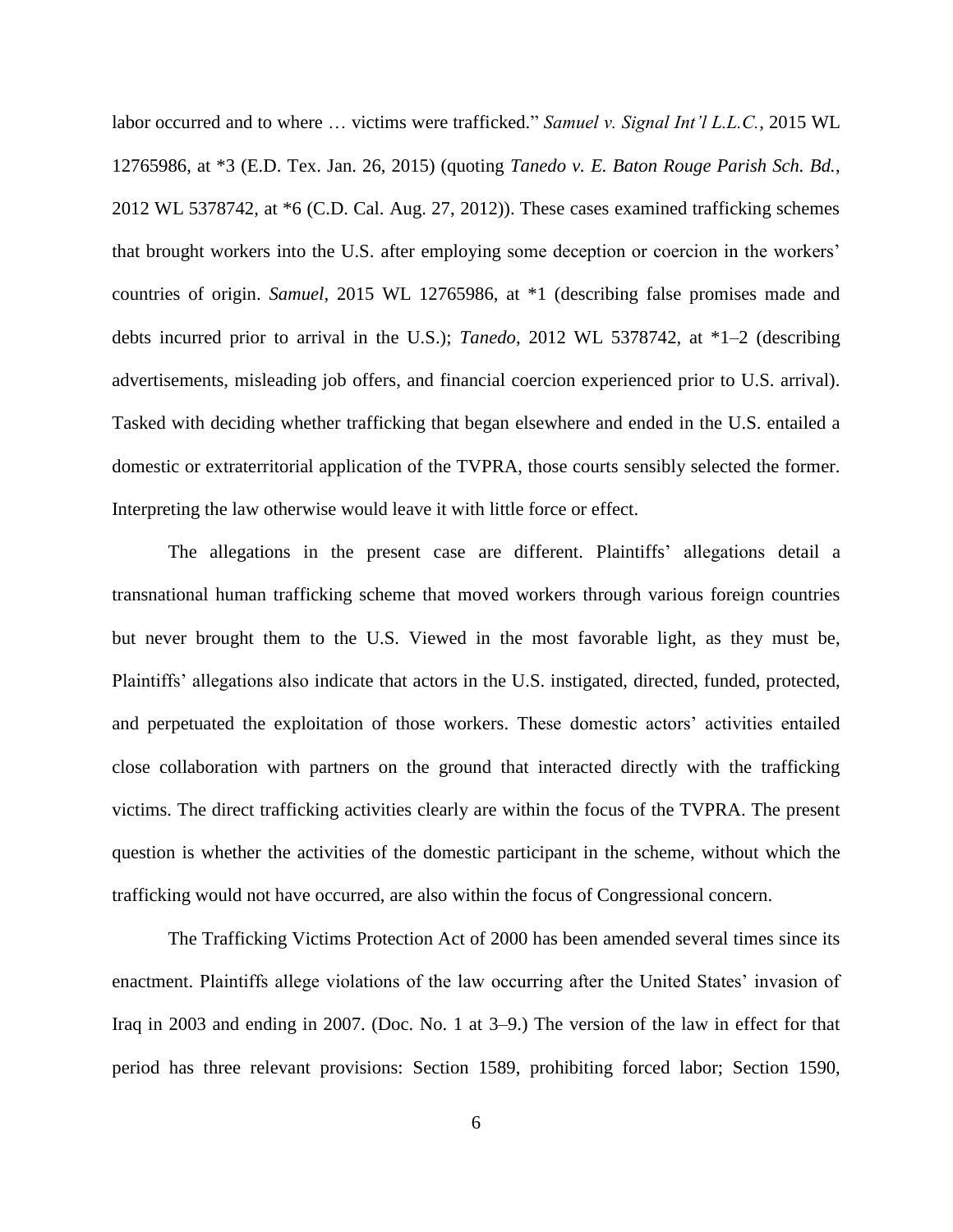prohibiting trafficking; and Section 1595, a civil remedy. Section 1589 subjected to fine or

imprisonment anyone who

knowingly provides or obtains the labor or services of a person—

(1) by threats of serious harm to, or physical restraint against, that person or another person;

(2) by means of any scheme, plan, or pattern intended to cause the person to believe that, if the person did not perform such labor or services, that person or another person would suffer serious harm or physical restraint; or

(3) by means of the abuse or threatened abuse of law or the legal process.

Trafficking Victims Protection Act of 2000, Pub. L. 106-386, § 112(a)(2) (2000). Section 1590 subjected to fine or imprisonment anyone who "knowingly recruits, harbors, transports, provides, or obtains by any means, any person for labor or services in violation of this chapter …." *Id.* Section 1595 allowed "an individual who is a victim of a violation of section 1589, 1590, or 1591 of this chapter [to] bring a civil action against the perpetrator in an appropriate district court of the United States and [to] recover damages and reasonable attorneys fees." Trafficking Victims Protection Reauthorization Act of 2003, Pub. L. 108-193, § 4(a)(4)(A) (2003). Not until 2008 did the law gain the provision that confers extraterritorial jurisdiction on the federal courts. William Wilberforce Trafficking Victims Protection Reauthorization Act of 2008, Pub. L. 110- 457, § 223(a) (2008) (codified at 18 U.S.C. § 1596).

The focus of the TVPRA identified in *Samuel* and *Tanedo*––"where the forced labor occurred and to where … victims were trafficked"––is a plausible interpretation of Section 1589. That statute's text speaks specifically of the means and mechanisms of coercion used to extract forced labor. It is reasonable, therefore, to conclude that Congress's focus was on the location where the forced labor occurred, given that the prohibited techniques of coercion are likely to be employed at the same site. In the present case, the forms of coercion listed in Section 1589 all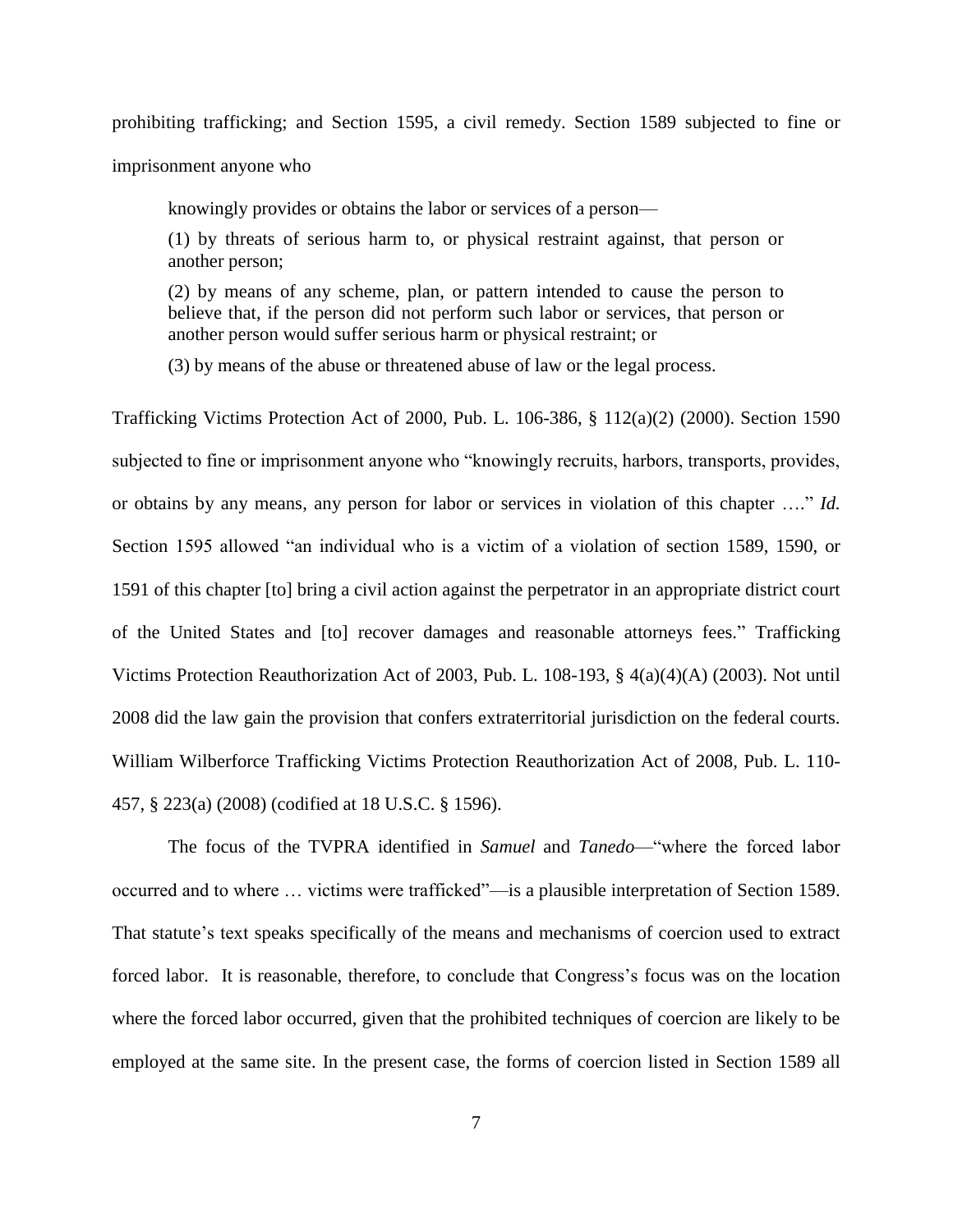occurred entirely in foreign countries. As such, applying Section 1589 to the facts of the case appears to be an extraterritorial application of the statute.

By contrast, the trafficking provision, Section 1590, is more broadly stated than the forced labor provision. Proof of Section 1590 is not reliant on evidence of specific types of threats. Rather, it sweeps in all those who "obtain[] by any means" a person for labor or services. Where Section 1589's focus is only on those who wield the prod, Section 1590's focus appears broad enough also to include those who urge and direct its use.

This Court has said previously that "Congress intended Sections 1589 and 1590 to be purely national solutions." 994 F. Supp. 2d at 836–37. It does not alter that conclusion as to Section 1590 now. What the Court holds, instead, is that a domestic actor may participate so substantially in a trafficking scheme abroad that its activities come within the focus of Congress's concern when it enacted Section 1590. To hold otherwise would be to reward the scheme's mastermind for constructing layers of legal and organizational insulation.

Congress's purposes and findings in enacting the statute bear out this holding.<sup>15</sup> 22 U.S.C. § 7101; Trafficking Victims Protection Act of 2000, Pub. L. 106-386, § 102 (2000). The statute was addressed to an international problem––the roughly 700,000 persons trafficked annually at the time, only 50,000 of whom were brought to the U.S. § 7101(b)(1). Congress described trafficking as a "growing transnational crime." § 7101(b)(3). It stated an intent "[t]o

<sup>&</sup>lt;sup>15</sup> This Court considered the import of these purposes and findings for the extraterritoriality analysis in *Adhikari I*. *See Adhikari v. Daoud & Partners*, 994 F. Supp. 2d 831, 835–37 (S. D. Tex. 2014). On that occasion, the Court was considering whether Congress had dislodged the ordinary presumption against extraterritorial application of the statutes that it enacts. The Court looked to the purposes and findings for insight but ultimately was persuaded by other evidence that Sections 1589 and 1590, prior to the enactment of Section 1596, were not intended to apply extraterritorially. The present question is different.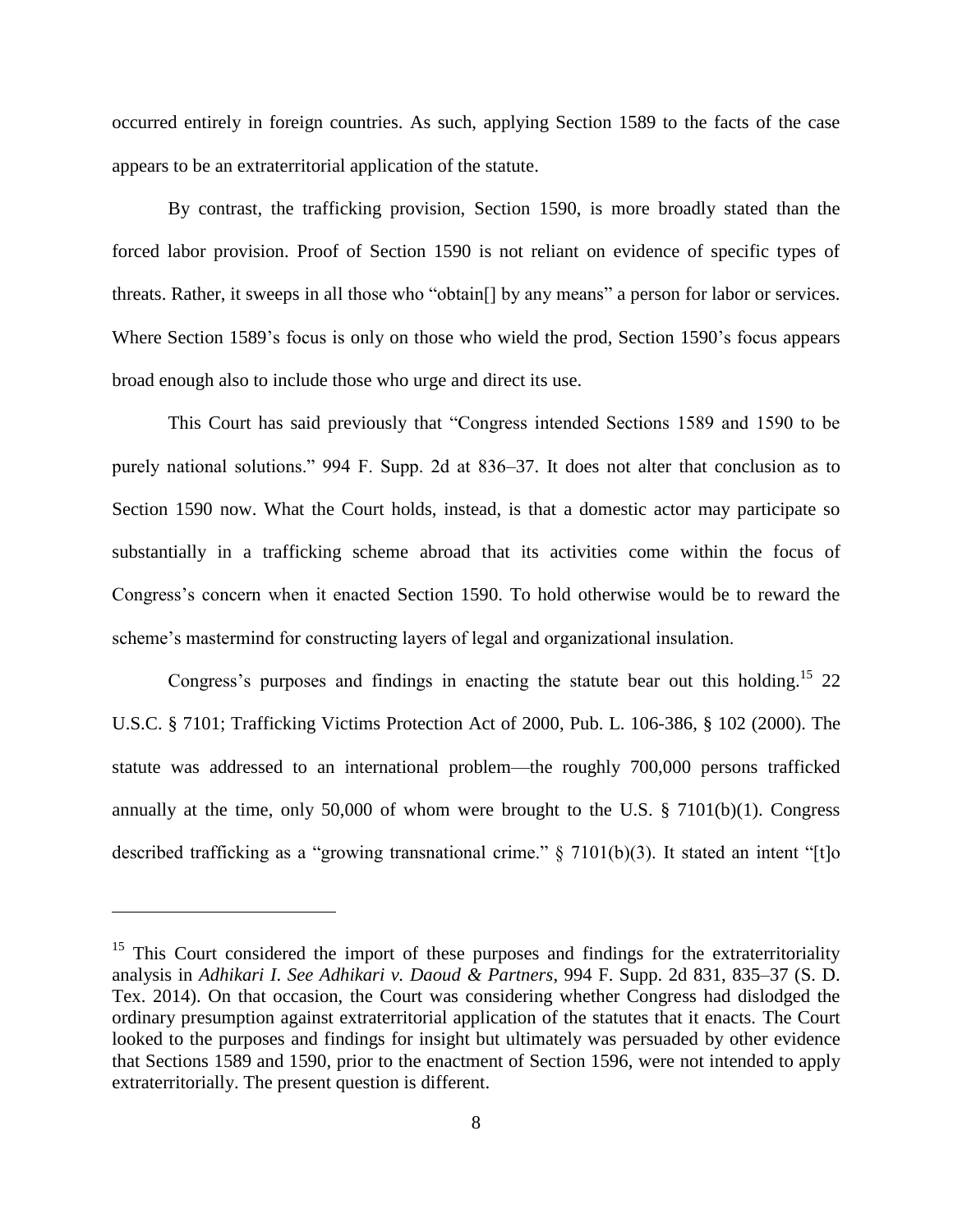deter international trafficking and bring its perpetrators to justice. § 7101(b)(24). Congress evinced concern for harms and victims around the world, not just in the U.S. *E.g.*, § 7101(b)(8) (noting "official corruption in countries of … destination, thereby threatening the rule of law" in those countries); (b)(20) (describing victims' lack of familiarity with "the laws, cultures, and languages of the countries into which they have been trafficked").

The decision of another district court, *Plaintiff A v. Schair*, 2014 WL 12495639 (N.D. Ga. Sept. 9, 2014), also lends credence to this Court's holding on Section 1590. In *Plaintiff A*, defendants based in the United States solicited American customers for fishing tours in Brazil. *Id.* at \*5. Once in Brazil, the defendants' employees would coerce local women into sex acts with the defendants' customers. *Id.* at \*2. Women caught in the scheme in 2005 and 2006 sued, arguing that the alleged trafficking violations entailed a domestic application of the TVPRA due to the defendants' American headquarters and customer base. *Id.* at \*5. Though the court ruled that the defendants' connections to the United States were "not enough" to "change the essentially foreign nature of the case," *id.*, it suggested that conduct outside the United States might still be actionable under the statute then in effect. *Id.* at \*5 n.4. "When the prohibited trafficking activity occurred entirely outside the United States, defendants must engage in more substantial domestic actions to facilitate trafficking activity than merely residing in the United States." *Id.* at \*5. Plaintiffs allege just that kind of substantial domestic action here.

To be legally valid, Plaintiffs' TVPRA claims must also survive the extraterritoriality analysis of Section 1595, the statute's civil remedy. *RJR Nabisco*, 136 S. Ct. at 2106–11, marks out the proper path for this analysis. In *RJR Nabisco*, the Supreme Court held that certain substantive provisions of the Racketeer Influenced and Corrupt Organizations Act (RICO) applied extraterritorially. *Id.* 2101–06. It also held that the statute's civil remedy, 18 U.S.C. §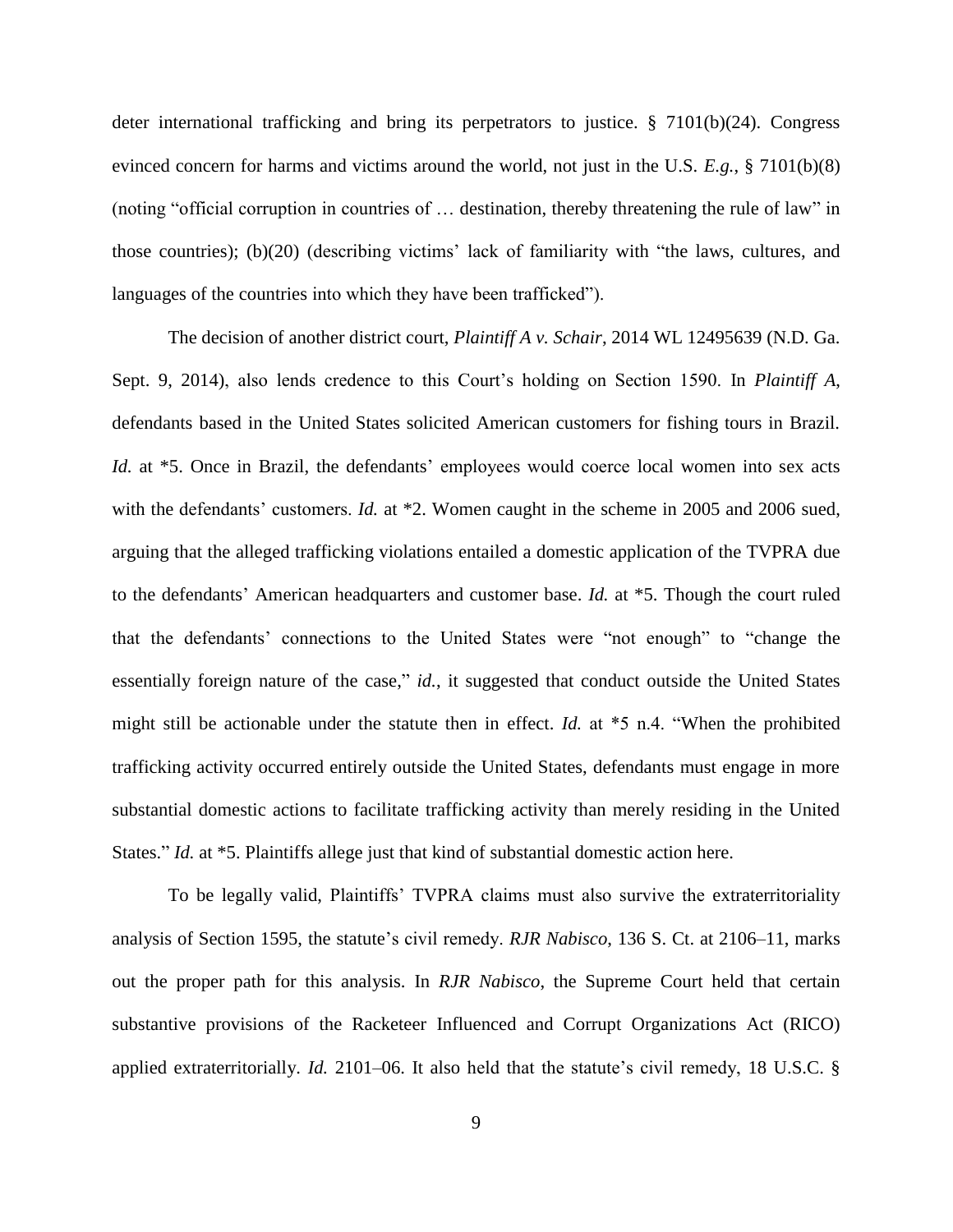1964(c), must apply extraterritorially for foreign plaintiffs suffering injury abroad to have an actionable case. *Id.* at 2106. Section 1964(c) permits "[a]ny person injured in his business or property by reason of" a substantive RICO violation to sue the violator. Looking in vain for express indications of extraterritorial reach, and citing concerns about international friction, the Supreme Court concluded that Section 1964(c) applies only to "a *domestic* injury to [a plaintiff's] business or property." 136 S. Ct. at 2106 (emphasis in original). The Supreme Court did not say how to determine "whether a particular alleged injury is 'foreign' or 'domestic.'" *Id.*  at  $2111$ .<sup>16</sup> Its phrasing, however, indicates that it is the location where the injury was suffered, not where it was caused, that determines its character. *Id.* ("Respondents' … claims … rest entirely on injury suffered abroad and must be dismissed."); *Id.* at 2099 ("[D]oes RICO's private right of action, contained in § 1964(c), apply to injuries that are suffered in foreign countries?").

*RJR Nabisco*'s general rule is clear: a civil remedy that lacks clear indications of extraterritorial reach will redress only injuries experienced domestically, no matter the substantive provisions' scope. Section 1595 lacks those clear indications. Thus, on question of whether KBR's alleged domestic violations of Section 1590 caused remediable domestic injuries or irremediable foreign injuries, the Court must conclude the latter. Plaintiffs' injuries, whatever their cause, were suffered only in foreign countries. They are, therefore, beyond the reach of the TVPRA that existed at that time.

The Court's regret in reaching this holding is tempered by its recognition that Congress later extended the remedies for forced labor and trafficking to apply extraterritorially. That amendment of the law might be taken as an indication of the scope that Congress always

<sup>&</sup>lt;sup>16</sup> The plaintiffs in *RJR Nabisco* waived their claims to domestic injuries, leaving only foreign injuries. 136 S. Ct. at 2111.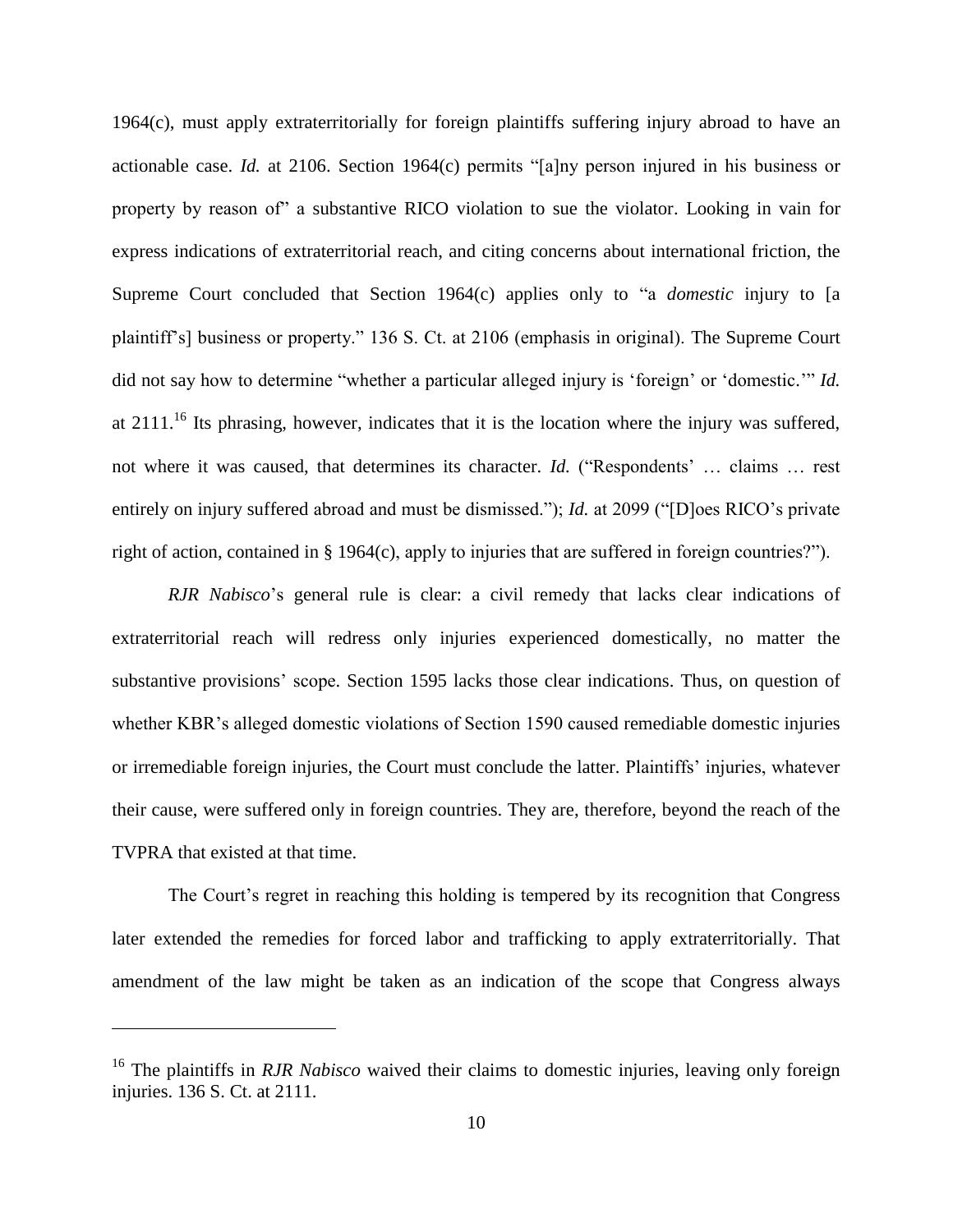intended those prohibitions to have. One can imagine canons of construction that avoided the need for Congress so to act, resolving statutory ambiguity in ways that further Congress's purposes and erring on the side of justice. But, as the Supreme Court's recent rulings instruct, those are not our canons. And so Plaintiffs' TVPRA claims must be dismissed.

## **B. Alien Tort Claims Act (ATS)**

Defendants challenge Plaintiffs' ATS claim on several grounds. Defendants argue that Plaintiffs' allegations are not sufficiently tied to the United States to make this a domestic, rather than extraterritorial, application of the ATS, which does not apply extraterritorially; that the ATS is preempted by the TVPRA; that the ATS claim is time-barred; and that there is no corporate liability under the ATS. For the reasons explained below, these arguments fail. Therefore, the motion to dismiss is denied as to Plaintiffs' ATS claim.

#### **1. Domestic versus extraterritorial application of the ATS**

Defendants first challenge the ATS claim on the ground that the claim does not sufficiently touch and concern U.S. territory. As noted above and set forth in *Adkhikari I*, courts follow a two-step framework in determining whether to apply the presumption against extraterritoriality. The first step is to determine whether the statute clearly indicates extraterritorial application. The Supreme Court found in *Kiobel v. Royal Dutch Petroleum Co.*, 133 S. Ct. 1659, 1669 (2013) that the ATS does not do so. Second, the court must determine whether the case involves a domestic or extraterritorial application of the statute. To do that, the court examines whether the conduct that constitutes the focus of congressional concern occurred inside or outside the United States. *RJR Nabisco*, 136 S. Ct. at 2101. If that conduct occurred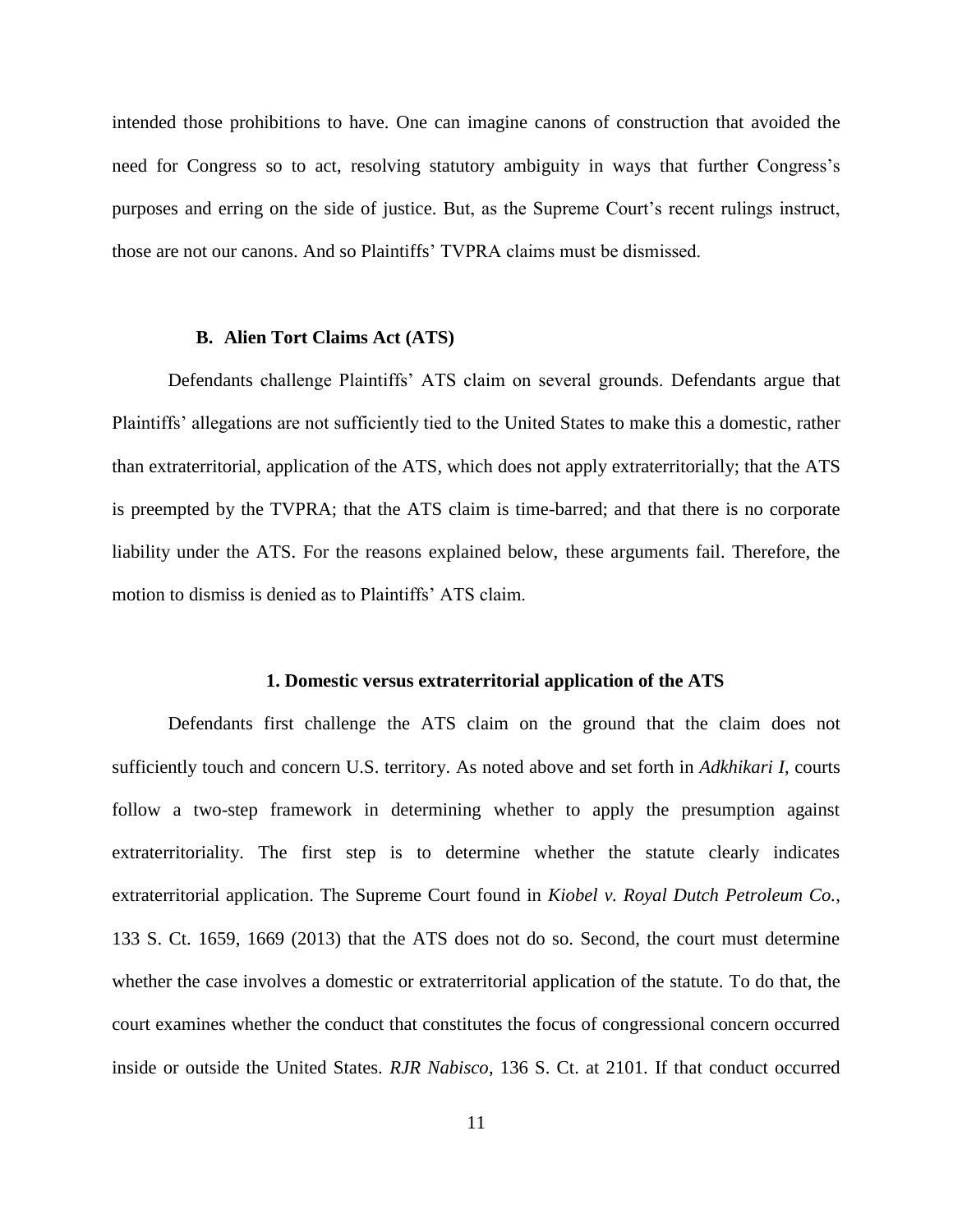inside the United States, then the case presents a permissible domestic application of the ATS.<sup>17</sup> In *Adhikari I*, the Fifth Circuit held that "the ATS's focus is the 'tort…committed in violation of the law of nations or a treaty of the United States.'" 845 F.3d at 197 (citing 28 U.S.C. § 1350). The Fifth Circuit found that the human trafficking and forced labor in *Adhikari I*—the alleged violations of international law—all occurred outside the United States. *Id*. The Fifth Circuit further found that the conduct that occurred within the United States—financial transactions and U.S. personnel's awareness of allegations of human rights abuses—did not suffice to create liability under the ATS. *Id*. at 198.

This case, however, includes additional allegations that were not part of *Adhikari I*. (Doc. No. 87 at 2–4.) As detailed in the preceding section, Plaintiffs put forth a theory that KBR's domestic personnel aided and abetted the human trafficking and forced labor that occurred abroad. *Id*. Defendants do not dispute that liability for aiding and abetting is possible under the ATS. Rather, they argue that *Adhikari I* already rejected this theory. (Doc. No. 91 at 2.) Defendants note that this Court denied the *Adhikari I* plaintiffs leave to amend their complaint to add an aiding and abetting theory on grounds that amendment would be futile, and that the Fifth Circuit affirmed that denial. *See Adhikari I*, 845 F.3d at 199-200. However, this is a new case with new allegations and potentially new evidence. Therefore, the denial of leave to amend the *Adhikari I* complaint does not foreclose the possibility that the Plaintiffs here can prevail on an aiding and abetting theory.

<sup>&</sup>lt;sup>17</sup> In *Kiobel*, the Supreme Court stated that the ATS could potentially create jurisdiction for "claims [that] touch and concern the territory of the United States…with sufficient force to displace the presumption against extraterritorial application." 133 S. Ct. at 1669. In *Adhikari I*, Plaintiffs argued that *Kiobel*'s "touch and concern" language supplants the "focus of congressional concern" inquiry described above to create an ATS-specific test. 845 F.3d 184, 193. The Fifth Circuit rejected this view and held that the focus inquiry still governs. *Id*. at 194.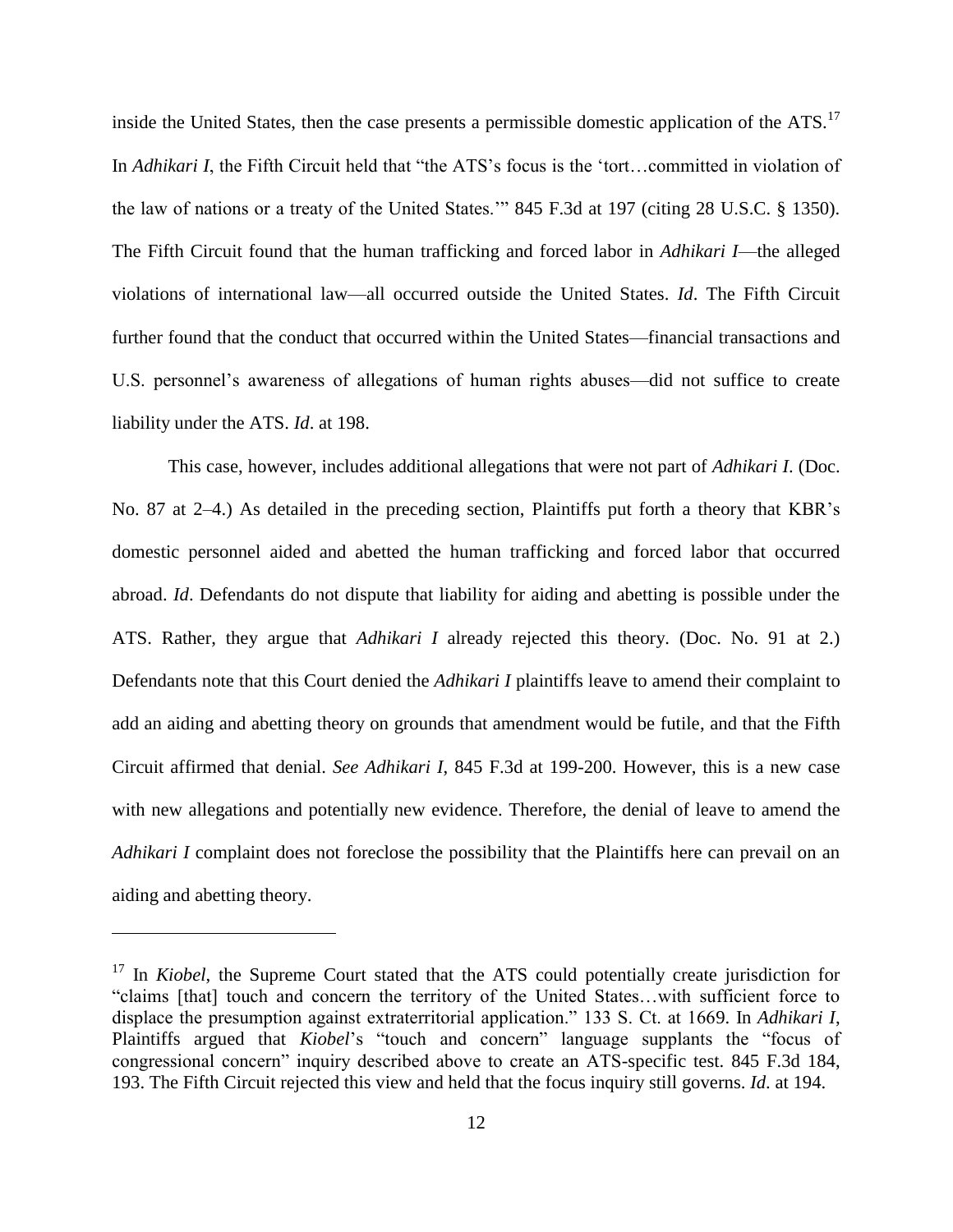In order to prove liability for aiding and abetting, a plaintiff must meet two requirements: (1) she must show that the defendant(s) provided substantial assistance (the "actus reus"), and (2) she must show that defendant(s) meet the mens rea requirement for aiding and abetting. The actus reus requirement of substantial assistance derives from international law. *See Prosecutor v. Šainović*, Case No. IT-05-87-A, Appeal J., ¶ 1649 (Jan. 23, 2014) ("practical assistance, encouragement, or moral support which has a substantial effect on the perpetration of the crime"); Restatement (Second) of Torts § 876(b) (1979) ("substantial assistance or encouragement to the other"). Assistance is substantial when the underlying violation "probably would not have occurred in the same way had not someone acted in the role that the [aider and abettor] in fact assumed." *Prosecutor v. Tadić*, Case No. IT-94-1-T, Trial J., ¶ 688 (May 7, 1997). Defendants contend that here, as in *Adhikari I*, the conduct that is the "focus" of the statute—human trafficking and forced labor—occurred outside the U.S. (Doc. No. 91 at 2.) However, the "focus" for *aiding and abetting* liability is the substantial assistance that Defendants provided to the trafficking scheme, much of which occurred in the United States. As already explained, Plaintiffs allege that, for several years, KBR personnel in the United States supervised and supported Daoud & Partners' operations in Iraq and coordinated KBR's responses to trafficking allegations. (Doc. No. 87 at 10-12.) As such, the alleged human trafficking and forced labor probably would not have occurred in the same way or to the same extent without KBR's actions. Plaintiffs' allegations therefore establish substantial assistance.

The second requirement for liability under the ATS for aiding and abetting is the mens rea requirement. The Fifth Circuit has not addressed the issue of what mens rea standard purpose or knowledge—applies to aiding and abetting claims under the ATS. *Adhikari v. Kellogg, Brown & Root, Inc.*, 845 F.3d 184, 216 (5th Cir. 2017).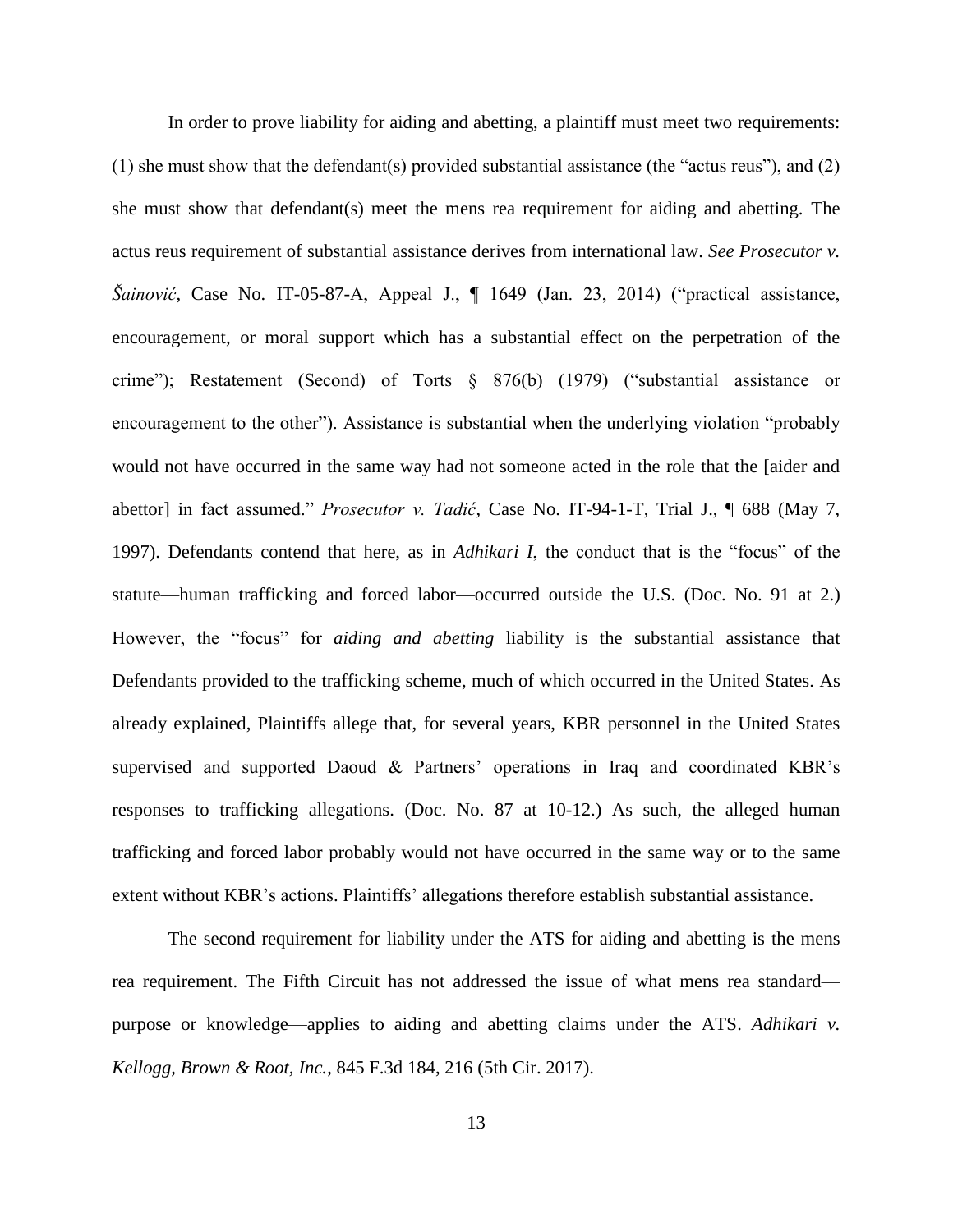The Second and Fourth Circuits have adopted a purpose standard. *Presbyterian Church of Sudan v. Talisman Energy, Inc.*, 582 F.3d 244, 259 (2d Cir. 2009); *Aziz v. Alcolac, Inc.*, 658 F.3d 388, 398 (4th Cir. 2011). In order to be liable for aiding and abetting under the purpose standard, a defendant must act with the purpose of advancing the underlying tort, in this case human trafficking and forced labor. *See Presbyterian Church of Sudan*, 582 F.3d at 260. In reaching this conclusion, the Second Circuit stated that, "[e]ven if there is a sufficient international consensus for imposing liability on individuals who *purposefully* aid and abet a violation of international law…, no such consensus exists for imposing liability on individuals who *knowingly* (but not purposefully) aid and abet a violation of international law." *Id.* at 259 (internal citations omitted) (emphasis in original). The Second Circuit relied in part on the Rome Statute, the statute that created the International Criminal Court (ICC), in making that statement. The Fourth Circuit followed the Second Circuit in adopting the purpose standard. *Aziz*, 658 F.3d at 398.

Some courts and legal scholars, however, advocate for a knowledge standard—that is, finding liability for aiding and abetting when an actor engaged in conduct with knowledge that she substantially assisting a violation of international law. In 2011, the D.C. Circuit adopted a knowledge standard after a lengthy review of international law. *Doe v. Exxon Mobil Corp.*, 654 F.3d 11, 32-39 (D.C. Cir. 2011). Whereas the Second Circuit relied primarily on the Rome Statute, the D.C. Circuit relied on the International Criminal Tribunal for the Former Yugoslavia (ICTY), the International Criminal Tribunal for Rwanda (ICTR), and the Nuremberg tribunals. *Id.* at 39. In 2013, however, the D.C. Circuit's judgment was vacated "in light of intervening changes in governing law regarding…the standard to be applied for aiding and abetting liability." *Doe v. Exxon Mobil Corp.*, 527 F. App'x 7 (D.C. Cir. 2013). Therefore, the status of the law on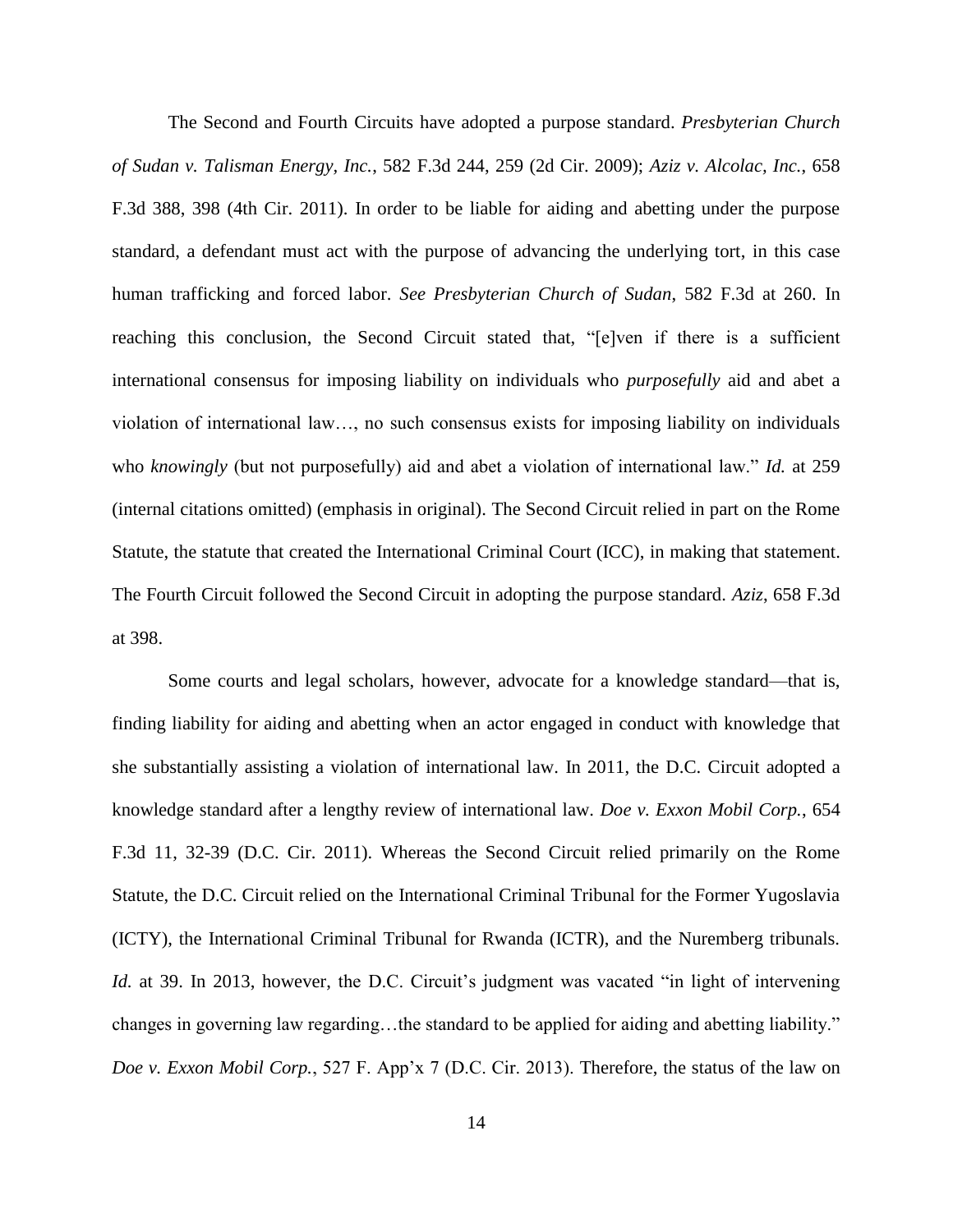this issue in the D.C. Circuit is not settled. The Ninth Circuit, meanwhile, acknowledged the arguments for both the knowledge standard and the purpose standard but declined to choose one, since the plaintiffs in that case had satisfied the more stringent standard. *Doe I v. Nestle USA, Inc.*, 766 F.3d 1013, 1023-24 (9th Cir. 2014). In addition to these nods from the D.C. Circuit and Ninth Circuit, some legal scholarship has also advocated for a knowledge standard. *See* Andrei Mamolea, *The Future of Corporate Aiding and Abetting Liability Under the Alien Tort Statute: A Roadmap*, 51 Santa Clara L. Rev. 79, 126-132 (2011) (international law scholars "vehemently denounced" the adoption of the purpose standard by the Second Circuit); James Morrissey, *Presbyterian Church of Sudan v. Talisman Energy, Inc.: Aiding and Abetting Liability Under the Alien Tort Statute*, 20 Minn. J. Int'l L. 144 (2011).

This Court holds, based on various sources of international law, that the proper mens rea standard for aiding and abetting liability under the ATS is knowledge. The Court notes that the knowledge standard has been applied by the ICTY, ICTR, and Nuremberg tribunals. *See Doe v. Exxon Mobil Corp.*, 654 F.3d 11, 39 (D.C. Cir. 2011); Mamolea, *supra* at 131 ("The ad hoc tribunals established for Rwanda and the Former Yugoslavia during the 1990s have consistently applied the Nuremberg knowledge standard"); Morrissey, *supra* at 158 ("the standard established in the cases prosecuting German war criminals at Nuremburg clearly establish, in aggregate, that liability for war crimes and genocide can result from 'knowingly providing substantial assistance in the commission of these crimes'"); *see also, e.g.*, *Prosecutor v. Vasilijevic*, Case No. IT-98- 32-T P 71 (Nov. 29, 2002) (the "aider and abettor must be aware of the essential elements of the crime" but "need not share the intent of the principal offender"). These tribunals are entitled to significant deference because they are only empowered to apply standards that are indisputably part of customary international law. Morrissey, *supra* at 163.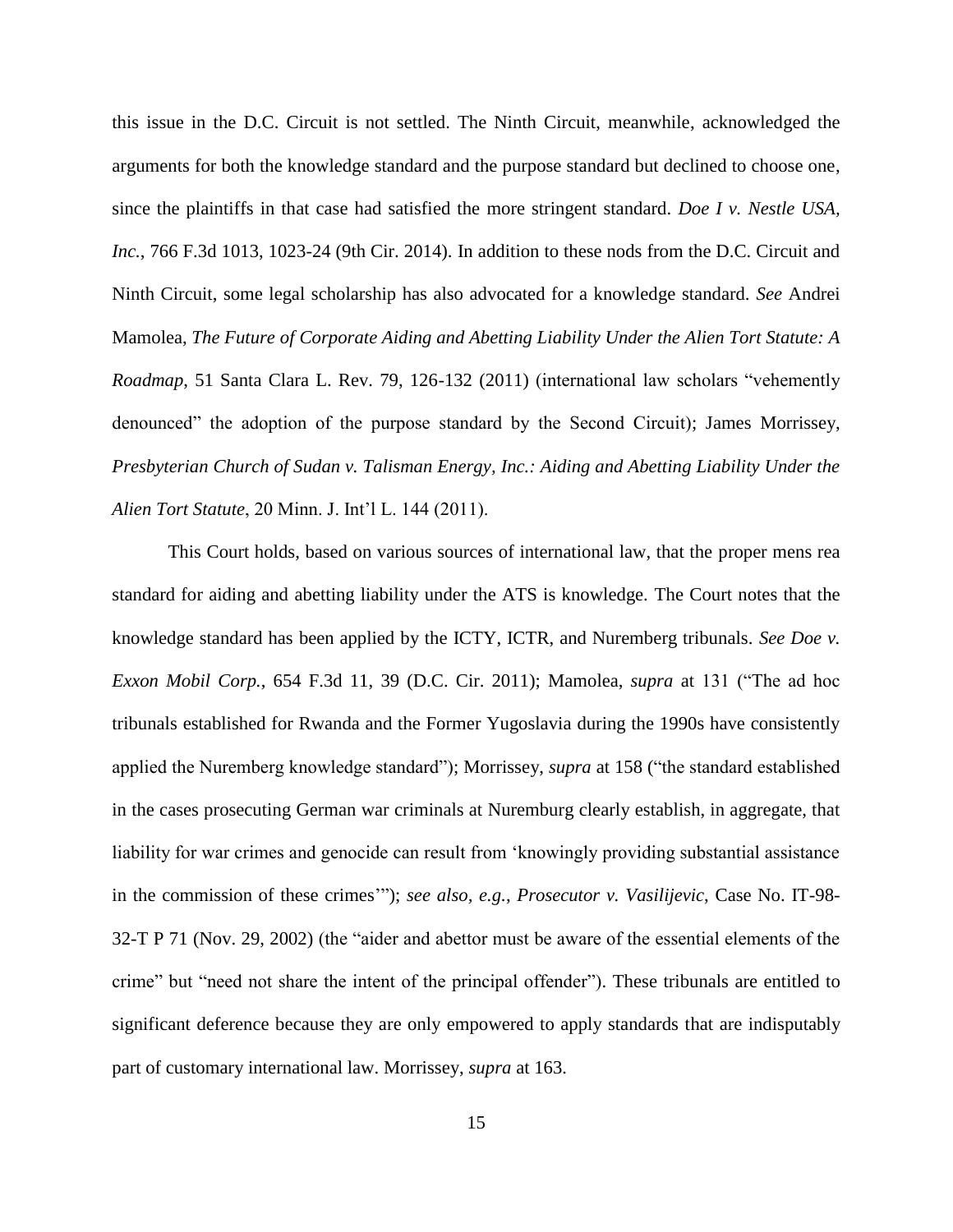The Court also finds support for the knowledge standard in the Rome Statute. Article 30, which sets forth mens rea requirements for crimes within the jurisdiction of the ICC, provides that "a person shall be criminally responsible and liable for punishment…only if the material elements are committed with intent and knowledge." Importantly, however, intent is defined to mean that the person "means to engage in the conduct" and "means to cause that consequence *or is aware that it will occur* in the ordinary course of events." Rome Stat. art. 30 (emphasis added). Thus, although the Rome Statute uses the word "intent," the mens rea standard it articulates is knowledge. $18$ 

Plaintiffs have sufficiently alleged that Defendants knowingly aided and abetted human

trafficking and forced labor:

 $\overline{a}$ 

KBR knew that Daoud and other labor brokers were involved in human trafficking while recruiting, harboring, transporting, providing, receiving, and obtaining workers for KBR's contracts for the U.S. military, yet despite that knowledge, purposefully continued to collaborate with, contract with and use Daoud and the other labor brokers for years knowing the conduct would continue, benefitting from it, [and] taking no genuine steps to prevent or stop human trafficking or punish those responsible….

(Doc. No. 1 ¶ 128.) Therefore, the Court declines to dismiss Plaintiffs' ATS claim as an extraterritorial application of the statute.<sup>19</sup>

<sup>18</sup> Further support for this interpretation comes from *Prosecutor v. Vasilijevic*, Case No. IT-98- 32-T P 71 (Nov. 29, 2002), an ICTY decision issued after the adoption of the Rome Statute, which applied a knowledge standard.

<sup>&</sup>lt;sup>19</sup> Because the Court finds that Plaintiffs have sufficiently pled a domestic application of the ATS through their aiding and abetting allegations, there is no need to assess Plaintiffs' arguments based on the superior responsibility doctrine. *See, e.g.*, Rome Statute art. 28(b); *Doe v. Drummond Co., Inc.*, 782 F.3d 576, 609 (11th Cir. 2015); *Chavez v. Carranza*, 559 F.3d 486, 499 (6th Cir. 2009). Therefore, the Court makes no findings as to superior responsibility at this time.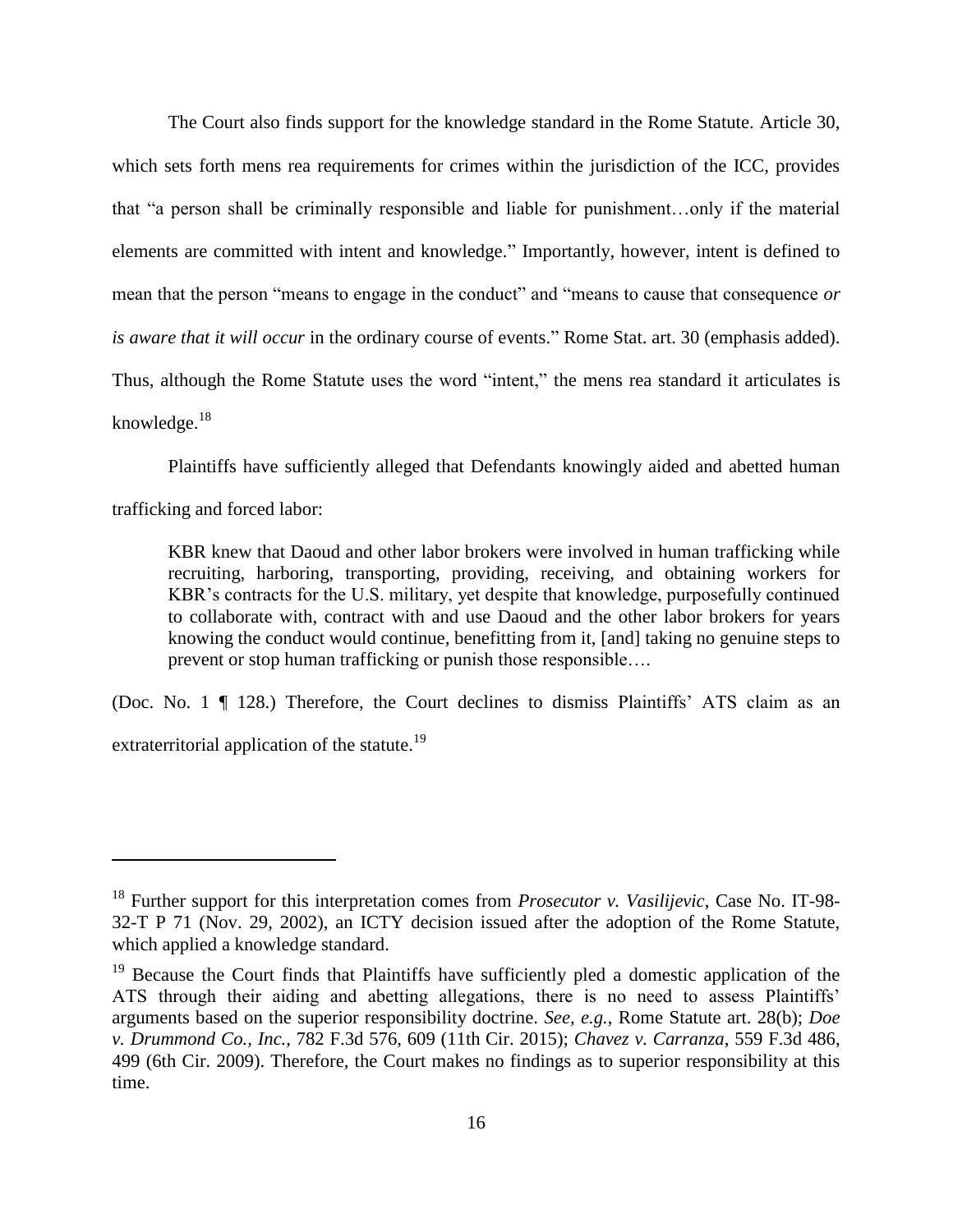#### **2. Preemption by the TVPRA**

Defendants argue that the TVPRA preempts ATS claims for trafficking and forced labor. (Doc. No. 83 at 11-14.) This Court rejected that argument when it was raised in *Adhikari I*. <sup>20</sup> *See Adhikari v. Daoud & Partners*, 697 F. Supp. 2d 674, 687-88 (S.D. Tex. 2009). As in *Adhikari I*, the Court here declines to dismiss Plaintiffs' ATS claim on the basis of TVPRA preemption.

## **3. Statute of limitations**

 $\overline{a}$ 

Defendants argue that Plaintiffs' ATS claim is time-barred, based on Texas's two-year statute of limitations for personal injury claims. (Doc. No. 83 at 15-16). The ATS does not specify a statute of limitations, and the Fifth Circuit has not ruled on what statute of limitations should apply. *See Ellul v. Congregation of Christian Bros*., 774 F.3d 791, 798–99 (2d Cir. 2014). Four other circuit courts, however, have ruled that the ATS has a 10-year statute of limitations based on the Torture Victim Protection Act. *See Chavez v. Carranza*, 559 F.3d 486, 492 (6th Cir. 2009); *Jean v. Dorelien,* 431 F.3d 776, 778–79 (11th Cir. 2005); *Van Tu v. Koster,* 364 F.3d 1196, 1199 (10th Cir. 2004); *Papa v. United States*, 281 F.3d 1004, 1012 (9th Cir. 2002). Defendants argue that, rather than following those courts, this Court should look to the most closely analogous state law. (Doc. No. 83 at 15-16.) Defendants' argument is based on *North Star Steel Co. v. Thomas*, 515 U.S. 29, 34 (1995). In that case, the Supreme Court held that, where a federal statute fails to provide a statute of limitations, state law should govern. *North Star*, 515 U.S. at 34. *North Star* makes an exception only in rare cases in which the state limitations period would frustrate or interfere with the implementation of national policies or be

<sup>&</sup>lt;sup>20</sup> The Fifth Circuit affirmed this Court's decision in *Adhikari I*, though it did not specifically address the TVPRA preemption issue. *Adhikari I*, 845 F.3d 184 (5th Cir. 2017)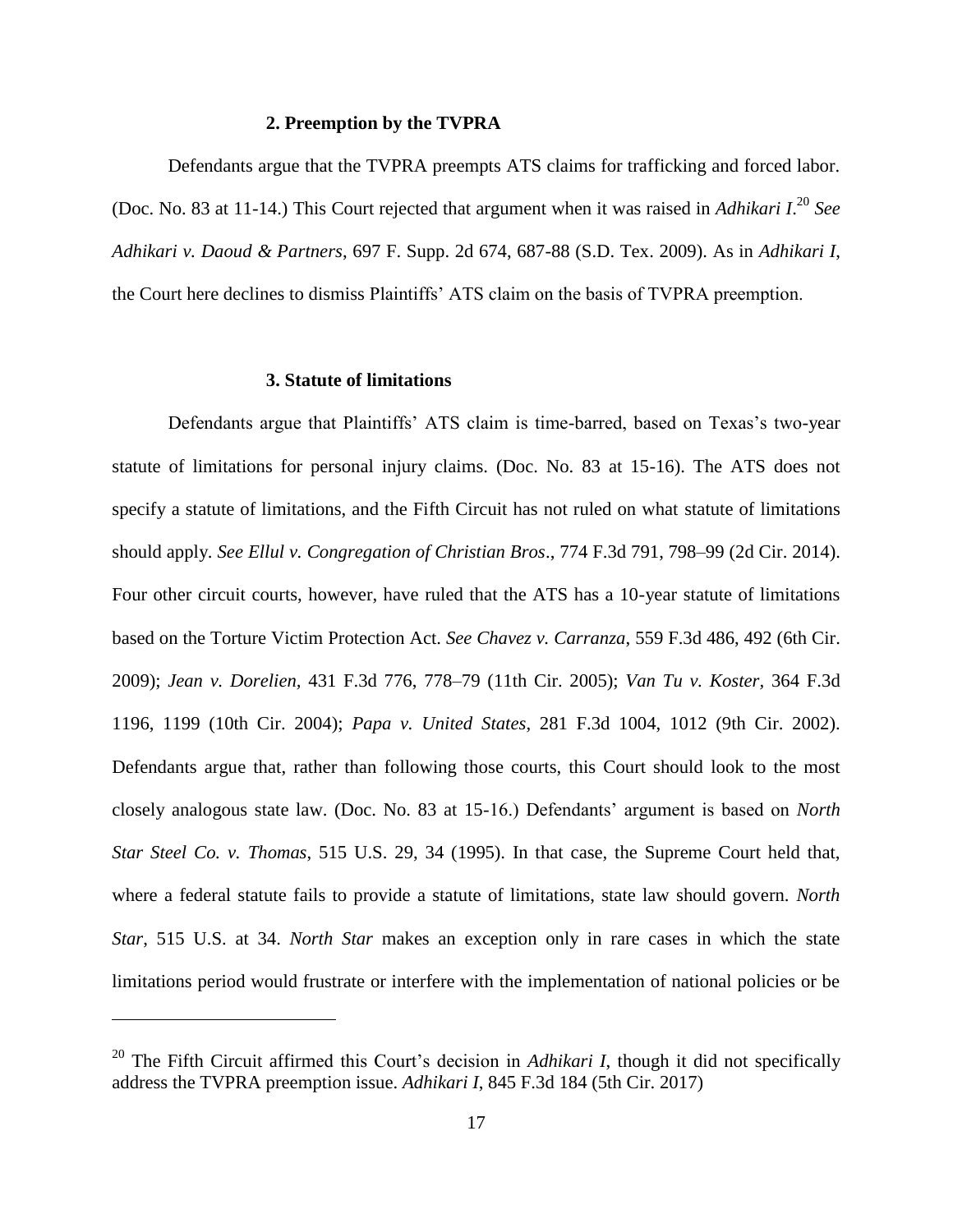at odds with the purpose or operation of federal substantive law. *Id.* at 34-35. Under those circumstances, the court should look to an analogous federal law. *Id.*

The Court finds that the application of a two-year statute of limitations would be at odds with the purpose and implementation of the ATS, which is designed to enforce the law of nations and treaties of the United States. As such, this Court follows the Sixth, Ninth, Tenth, and Eleventh Circuits in applying a 10-year statute of limitations to the ATS. Plaintiffs' claims accrued in 2007, and this case was filed in 2015. Therefore, Plaintiffs' ATS claims are not timebarred.

#### **4. Corporate liability**

 $\overline{a}$ 

Finally, Defendants argue that corporations cannot be liable under the ATS.  $^{21}$  (Doc. No. 83 at 17.) The Seventh, Ninth, Eleventh, and D.C. Circuits have all held that corporations can be liable under the ATS. *Doe I v. Nestle USA, Inc.*, 766 F.3d 1013, 1022 (9th Cir. 2014); *Flomo v. Firestone Nat'l Rubber Co., LLC*, 643 F. 3d 1013, 1017-21 (7th Cir. 2011); *Doe v. Exxon Mobil Corp.*, 654 F.3d 11, 57 (D.C. Cir. 2011), *vacated on other grounds*, 527 F. App'x 7 (D.C. Cir. 2013); *Romero v. Drummond Co., Inc.*, 552 F.3d 1303, 1315 (11th Cir. 2008). The Second Circuit is the only circuit court that has held differently. *See Kiobel v. Royal Dutch Petroleum Co.*, 621 F.3d 111 (2d Cir. 2010). This Court follows the Seventh, Ninth, Eleventh, and D.C. Circuits in holding that corporations can be liable under the ATS.

<sup>21</sup> The *Adhikari I* Defendants presented this argument to the Fifth Circuit. *See* Doc. No. 87 at 22 n. 3. The Fifth Circuit, however, dismissed the ATS claim on other grounds. 845 F.3d at 195-99.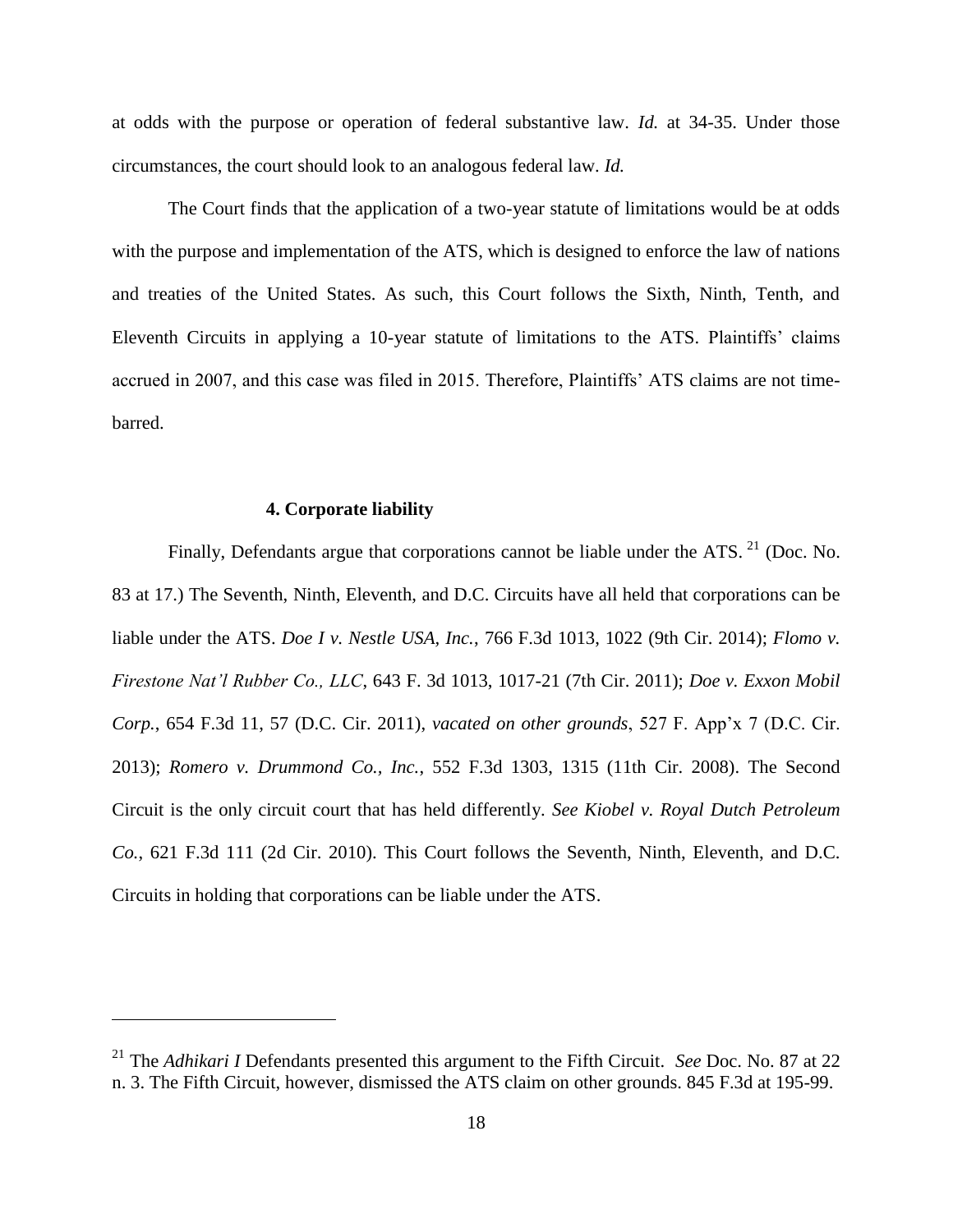#### **C. Equitable tolling on Plaintiffs' state law claims**

The parties disagree about the relevant statute of limitations for Plaintiffs' state law claims of false imprisonment, negligence, negligent hiring, negligent supervision, and intentional infliction of emotional distress. (Doc. No. 83 at 13; Doc. No. 87 at 27). Defendants argue that the relevant statute of limitations is two years because all the state law claims are personal injury claims. *See* Tex. Civ. Prac. & Rem. Code § 16.003(a). Plaintiffs argue that a five-year statute of limitations applies to personal injury claims related to human trafficking. (Doc. No. 87 at 27.) However, Plaintiffs' claims would be untimely even under a five-year statute of limitations, since the claims accrued in 2007 and the lawsuit was not filed until 2015. Therefore, Plaintiffs' claims only survive if equitable tolling applies.

Plaintiffs' Complaint states that they were prevented from filing a lawsuit earlier because they are citizens of Nepal, "one of the least developed countries in the world," and they were unable to bring their claims in Nepal because of lack of jurisdiction over Defendants. (Doc. No. 1 ¶ 88.) This Court rejected these arguments in *Adhikari I*, and the Fifth Circuit affirmed: "[g]eographic location and personal hardship cannot provide the sole basis for tolling an otherwise applicable statute of limitations." 845 F.3d at 207. Moreover, courts apply equitable tolling "principally where the plaintiff is actively misled by the defendant about the cause of action or is prevented in some extraordinary way from asserting his rights." *Id*. (quoting *United States v. Patterson*, 211 F.3d 927, 930 (5th Cir. 2000)). There are no such allegations here. However, courts have held that "because the question whether a particular party is eligible for equitable tolling generally requires consideration of evidence beyond the pleadings, such tolling is not generally amenable to resolution on a Rule 12(b)(6) motion." *In re Cmty. Bank of N. Va.*, 622 F.3d 275, 301–02 (3d Cir. 2010); *see also Huynh v. Chase Manhattan Bank,* 465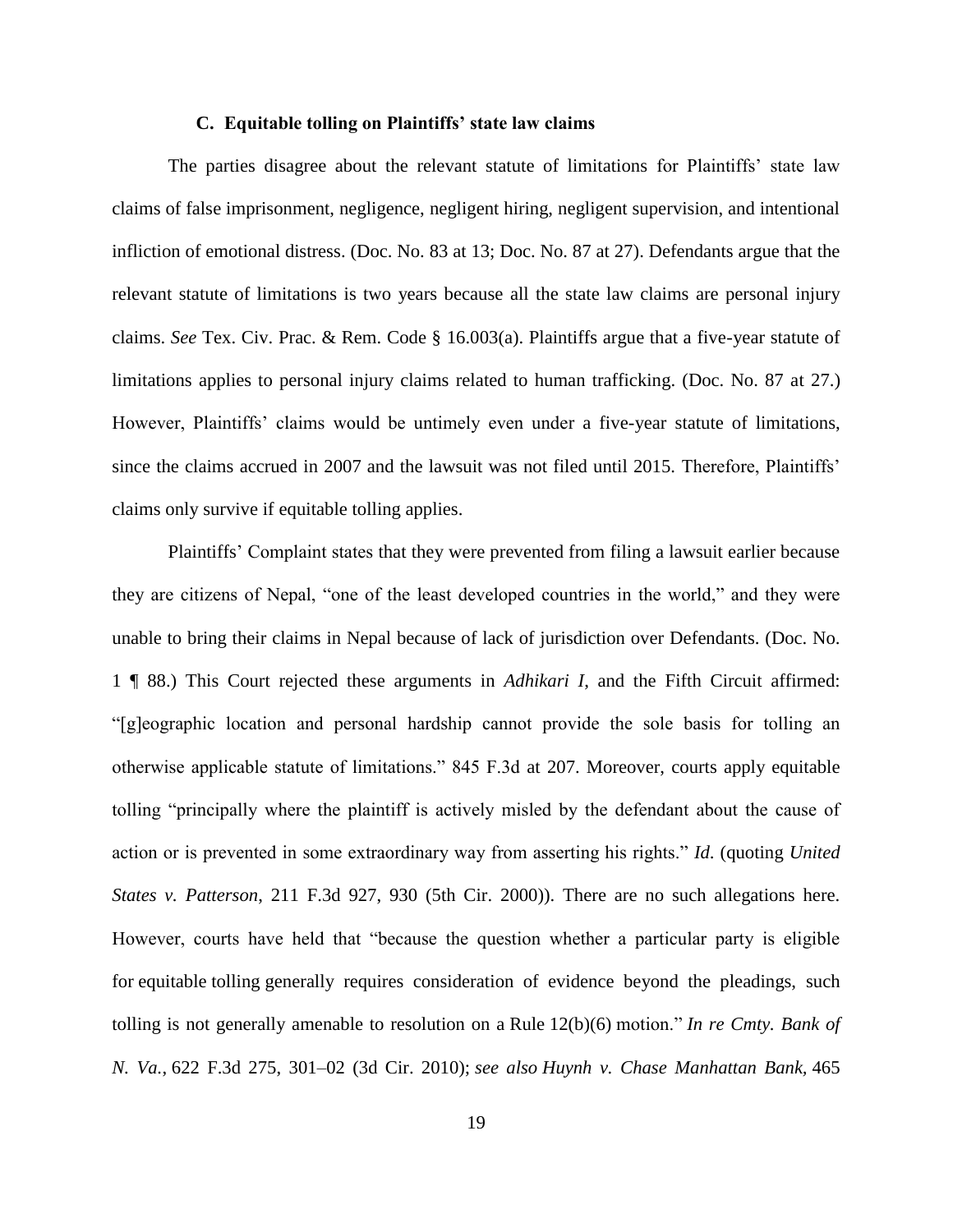F.3d 992*,* 1003–04 (9th Cir. 2006) ("Generally, the applicability of equitable tolling depends on matters outside the pleadings, so it is rarely appropriate to grant a Rule 12(b)(6) motion to dismiss (where review is limited to the complaint) if equitable tolling is at issue."); *Reiser v. Residential Funding Corp.*, 380 F.3d 1027, 1030 (7th Cir. 2004) (rejecting defendant's argument that plaintiffs' claims were untimely and noting that "because the period of limitations is an affirmative defense it is rarely a good reason to dismiss under Rule  $12(b)(6)$ ").

Given that equitable tolling is an issue that requires the consideration of evidence beyond the pleadings, the Court declines to dismiss Plaintiffs' state law claims at the Rule 12(b)(6) stage on the basis of the statute of limitations.

## **D. Negligence, negligent hiring, and negligent supervision claims**

Defendants argue that Plaintiffs have failed to allege a cognizable duty with regard to their negligence, negligent hiring, and negligent supervision claims. For the reasons explained below, the Court denies the motion to dismiss as to these claims.

#### **1. Negligence**

"As a general rule, a person has no legal duty to protect another from the criminal acts of a third person…. However, if a criminal's conduct is a foreseeable result of the prior negligence of a party, the criminal act may not excuse that party's liability." *Barton v. Whataburger, Inc.*, 276 S.W.3d 456, 462 (Tex. App. 2008) (internal quotations and citations omitted.). Plaintiffs argue that Defendants had a duty to protect them from reasonably foreseeable criminal conduct of third parties. (Doc. No. 87 at 29.) They further argue that Defendants knew that Daoud was a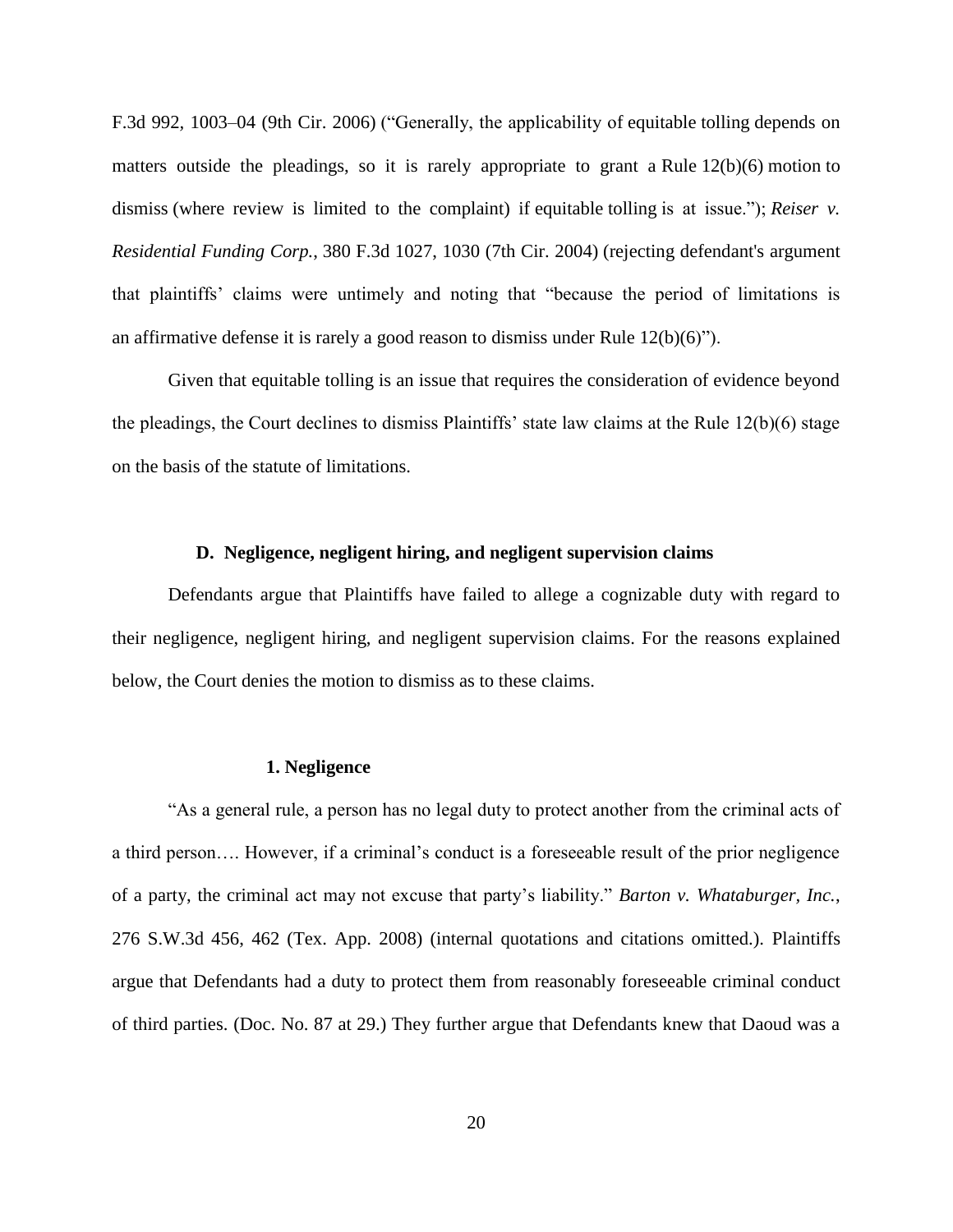"dangerous agent." *Id*. Therefore, according to Plaintiffs, Defendants owed a duty of reasonable care to protect Plaintiffs from the criminal actions of Daoud. *Id*.

Defendants counter that Plaintiffs have alleged no facts to show that U.S.-based managers knew that Daoud posed a foreseeable danger to Plaintiffs. (Doc. No. 91 at 9.) However, the Complaint alleges that, prior to the trafficking of these Plaintiffs, Defendants knew that trafficking was going on, and that Daoud was engaged in deceptive practices. (Doc. No. 1 ¶¶ 95- 96.) Therefore, Plaintiffs have adequately pled the duty element of their negligence claim.

Defendants also cite this Court's March 2015 summary judgment decision in *Adhikari I*, in which the Court found that "[n]one of [the *Adhikari I* plaintiffs' evidence] indicates…that KBR's U.S.-based employees understood the circumstances surrounding Daoud's 'recruitment' and 'supply' of third-country nationals like Plaintiffs, or that KBR's U.S.-based employees worked to prevent those circumstances from coming to light or Daoud's practices from being discontinued." *Adhikari v. Daoud & Partners*, 95 F. Supp. 3d 1013, 1020 (S.D. Tex. 2015). That ruling, however, does not have any preclusive effect here. First, because Plaintiffs are pursuing an aiding and abetting theory which was not pursued in *Adhikari I*, it is at least possible there will be evidence produced here that did not come up in the earlier litigation. Second, although collateral estoppel does not require complete identity of the parties, "the party against whom the collateral estoppel would be applied generally must either have been a party, or privy to a party, in the prior litigation." *Vines v. Univ. of La. at Monroe*, 398 F.3d 700, 705 (5th Cir. 2005) (citing *Terrell v. DeConna*, 877 F.2d 1267, 1270 (5th Cir. 1989)). Here, the Plaintiffs were not parties to *Adhikari I*, and Defendants have not established that the Plaintiffs are in privity with the *Adhikari I* plaintiffs.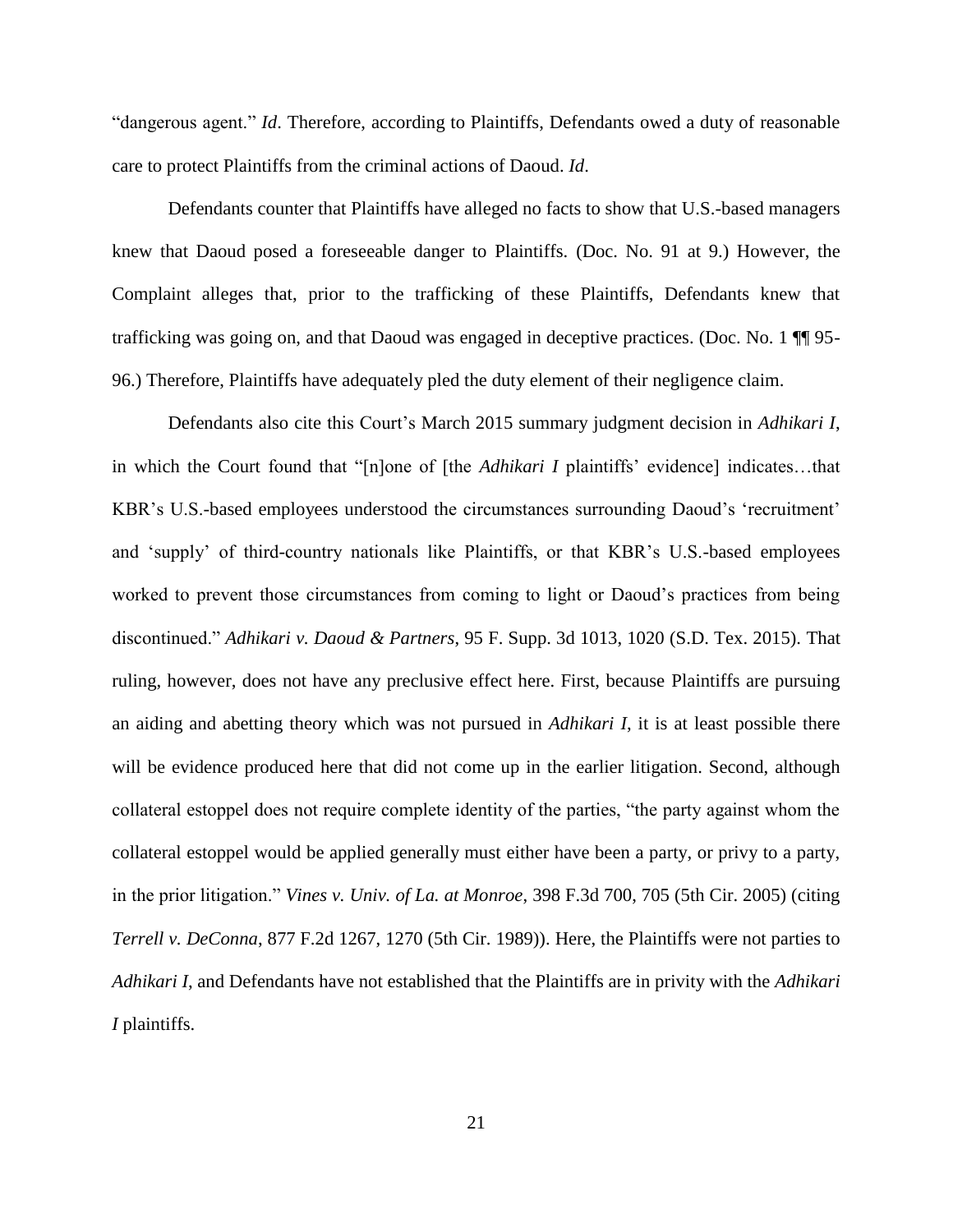## **2. Negligent hiring and negligent supervision**

Defendants suggest that KBR's independent contractor relationship with Daoud & Partners does not give rise to a duty to Plaintiffs. (Doc. No. 91 at 8.) Texas law, however, "allows recovery for negligent hiring, training, and supervision where an employer knew or should have known through the exercise of reasonable care that an employee was incompetent or unfit and that his hiring or retention would thereby create an unreasonable risk of harm to others." *Verhelst v. Michael D's Restaurant San Antonio, Inc.*, 154 F. Supp. 2d 959, 967 (W.D. Tex. 2001). These causes of action extend to independent contractor relationships. *Mireles v. Ashley*, 201 S.W.3d 779, 782 (Tex. App. 2006); *Castro v. Serrata*, 145 F. Supp. 2d 829, 831 (S.D. Tex. 2000). The elements for negligent hiring for an independent contractor relationship are: (1) the employer knew or should have known that the contractor was incompetent, and (2) a third person was injured because of the contractor's incompetence. *Mireles*, 201 S.W.3d at 782. For a negligent supervision claim, the plaintiff must establish that: (1) the defendant exercised some control over the contractor's work; (2) the defendant did not exercise reasonable care in supervising the contractor's activities; and (3) the plaintiff's injuries were proximately caused by the contractor's negligence. *Castro*, 145 F. Supp. 2d at 831. Plaintiffs have satisfactorily pled these elements. As such, Plaintiffs have sufficiently pled their claims for negligent hiring and negligent supervision.

#### **E. Intentional infliction of emotional distress**

To recover for intentional infliction of emotional distress (IIED), a plaintiff must show that: (1) the defendant acted intentionally or recklessly; (2) the conduct was "extreme and outrageous"; (3) the actions of the defendant caused the plaintiff emotional distress; and (4) the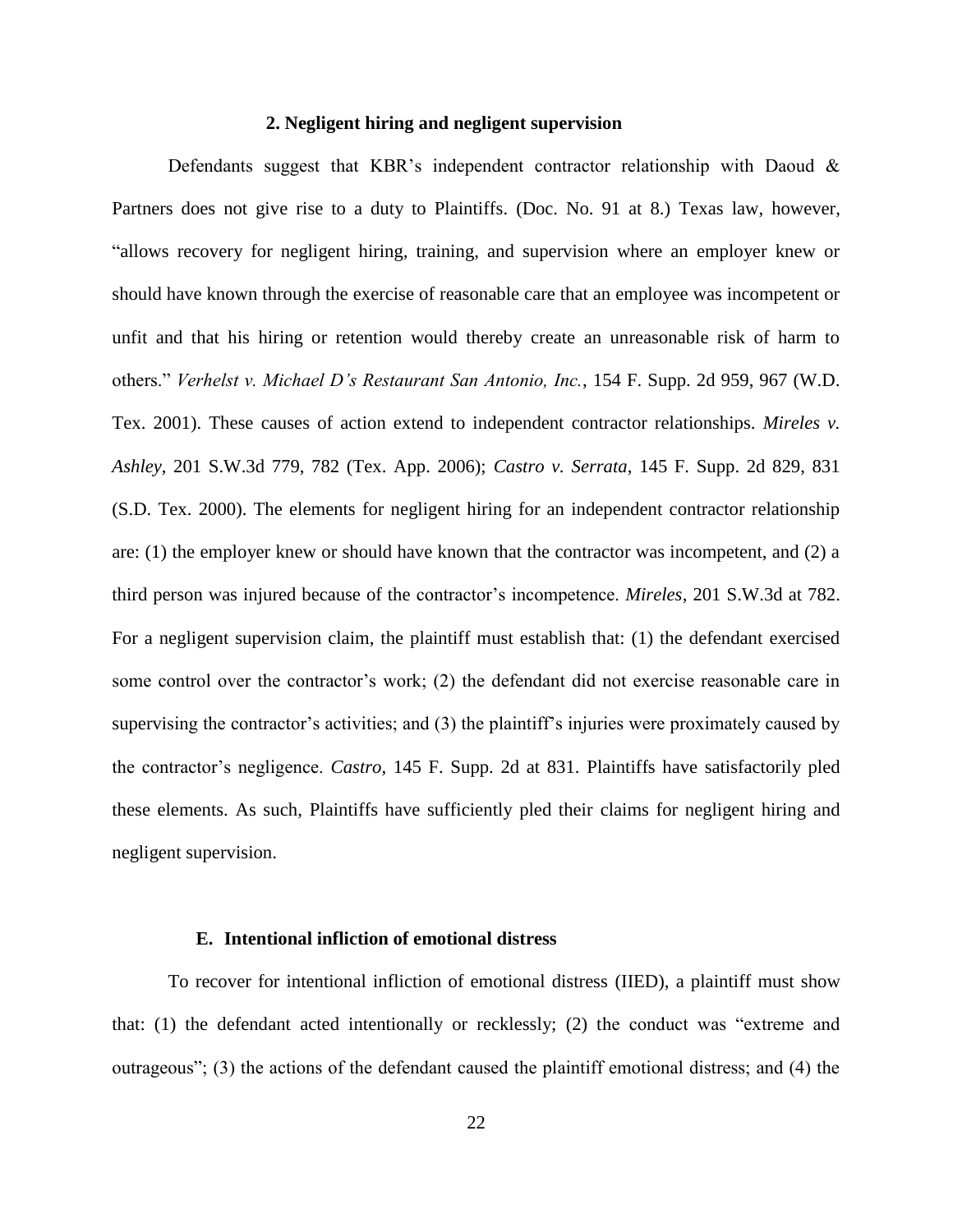resulting emotional distress was severe. *Standard Fruit and Vegetable Co., Inc. v. Johnson*, 985 S.W.2d 62, 65 (Tex. 1998). The Texas Supreme Court has held that IIED is a "gap-filler" tort intended to provide a cause of action for egregious conduct that might otherwise go unremedied. *Hoffman-La Roche Inc. v. Zeltwanger*, 144 S.W.3d 438, 447 (Tex. 2004). Therefore, this remedy is not available when the defendant intended to invade some other legally protected interest, even if emotional distress results. *Standard Fruit and Vegetable Co., Inc.*, 985 S.W.2d 62 at 67.

Here, Plaintiffs cannot reasonably argue that Defendants acted with the primary intent to cause emotional distress to Plaintiffs. Furthermore, the emotional distress the Plaintiffs experienced unquestionably arose from the invasion of other legal rights. Therefore, Plaintiffs' IIED claim should be dismissed.

#### **F. Iraq law claims**

#### **1. Equitable tolling**

Defendants argue that Plaintiffs' claims under Iraq law are time-barred because they are subject to a three-year statute of limitations. (Doc. No. 83 at 19-20.) Plaintiffs respond that Iraq law provides for equitable tolling up to 15 years. (Doc. No. 87 at 24.) As explained above, a Rule 12(b)(6) motion is typically inappropriate to resolve the issue of equitable tolling where Plaintiffs raise a fact issue. Therefore, the Court declines to dismiss the Iraq law claims.

#### **2. Coalition Provisional Authority Order 17**

The Coalition Provisional Authority (CPA) was established in 2003 as a transitional government in Iraq after the fall of Saddam Hussein. *McGee v. Arkel Int'l, LLC*, 671 F.3d 539, 542 (5th Cir. 2012). It was dissolved on June 30, 2004. *Id.* The day before the CPA dissolved, it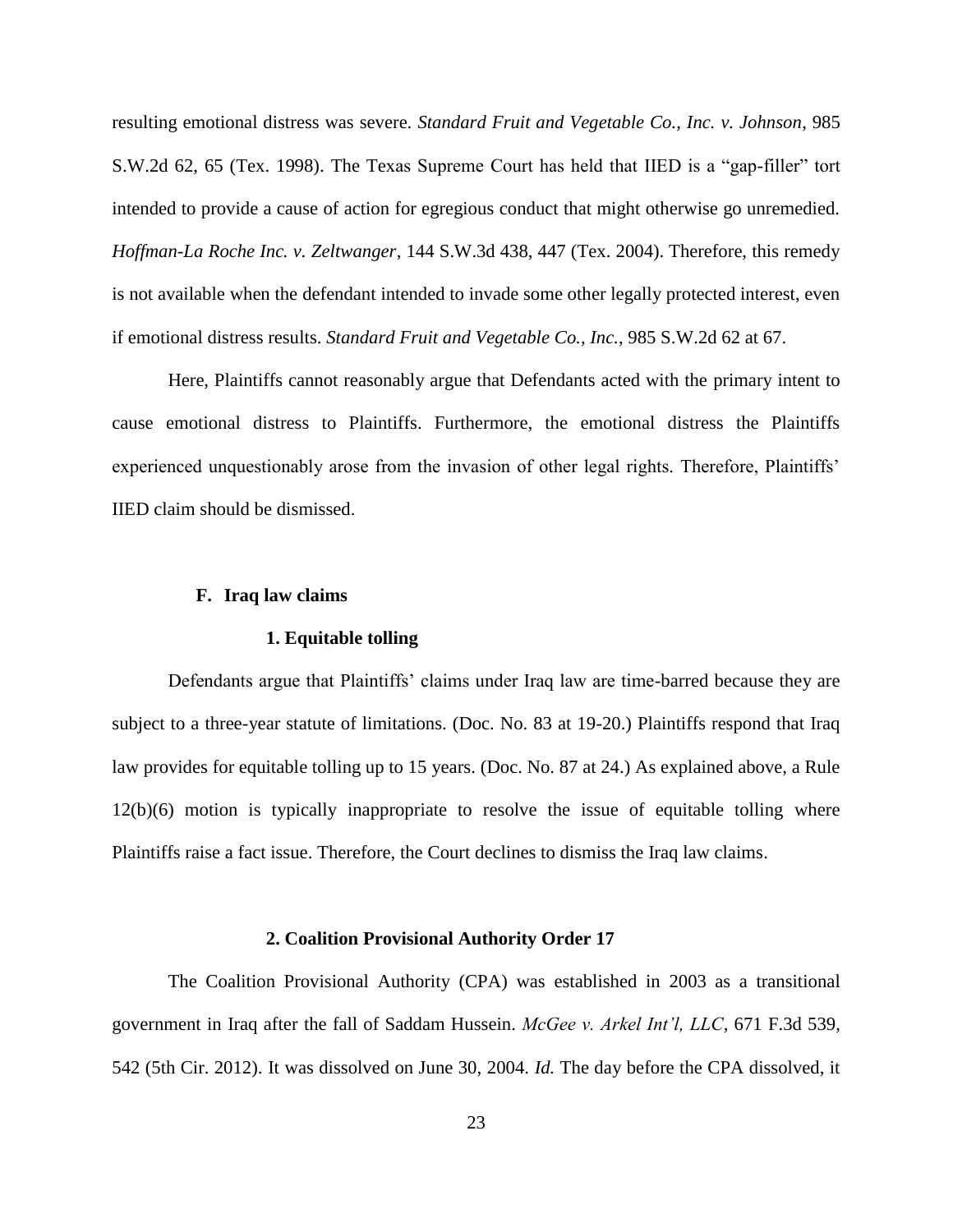signed into law Order 17, which relates to contractors working in Iraq for the United States Department of Defense. *Id*. at 543. Order 17 provides that "Contractors shall not be subject to Iraqi laws or regulations in matters relating to the terms and conditions of their Contracts." *Id*. It further provides that "Contractors shall be immune from Iraqi legal process with respect to acts performed by them pursuant to the terms and conditions of a Contract or any sub-contract thereto." *Id*. Neither of these provisions bars the instant lawsuit. First, this case does not concern the terms and conditions of Defendants' contracts with the Department of Defense. Second, the Fifth Circuit has held that, "[a]lthough CPA Order 17 provides contractors immunity from Iraqi laws relating to their contractual 'terms and conditions' and from Iraqi legal process, it does not create an immunity from Iraqi laws relating to tort claims brought in federal court in the United States." *McGee*, 671 F.3d at 544. Therefore, the Court declines to dismiss as to Plaintiffs' Iraq law claims on this basis.

#### **G. Injunctive relief**

Plaintiffs seek "equitable relief, permanently enjoining Defendants from further engaging in abuses against Plaintiffs and their fellow laborers." (Doc. No. 1 at 55.) Defendants argue that there is no case or controversy that would justify injunctive relief. (Doc. No. 83 at 21-22.) Defendants point to *City of Los Angeles v. Lyons*, 461 U.S. 95, 95-96 (1983), which held that "[p]ast exposure to illegal conduct does not in itself show a present case or controversy regarding injunctive relief." Defendants note that Plaintiffs do not allege that they will again experience injury as a result of the activity they seek to enjoin. (Doc. No. 83 at 22.) As such, Plaintiffs are not entitled to injunctive relief.